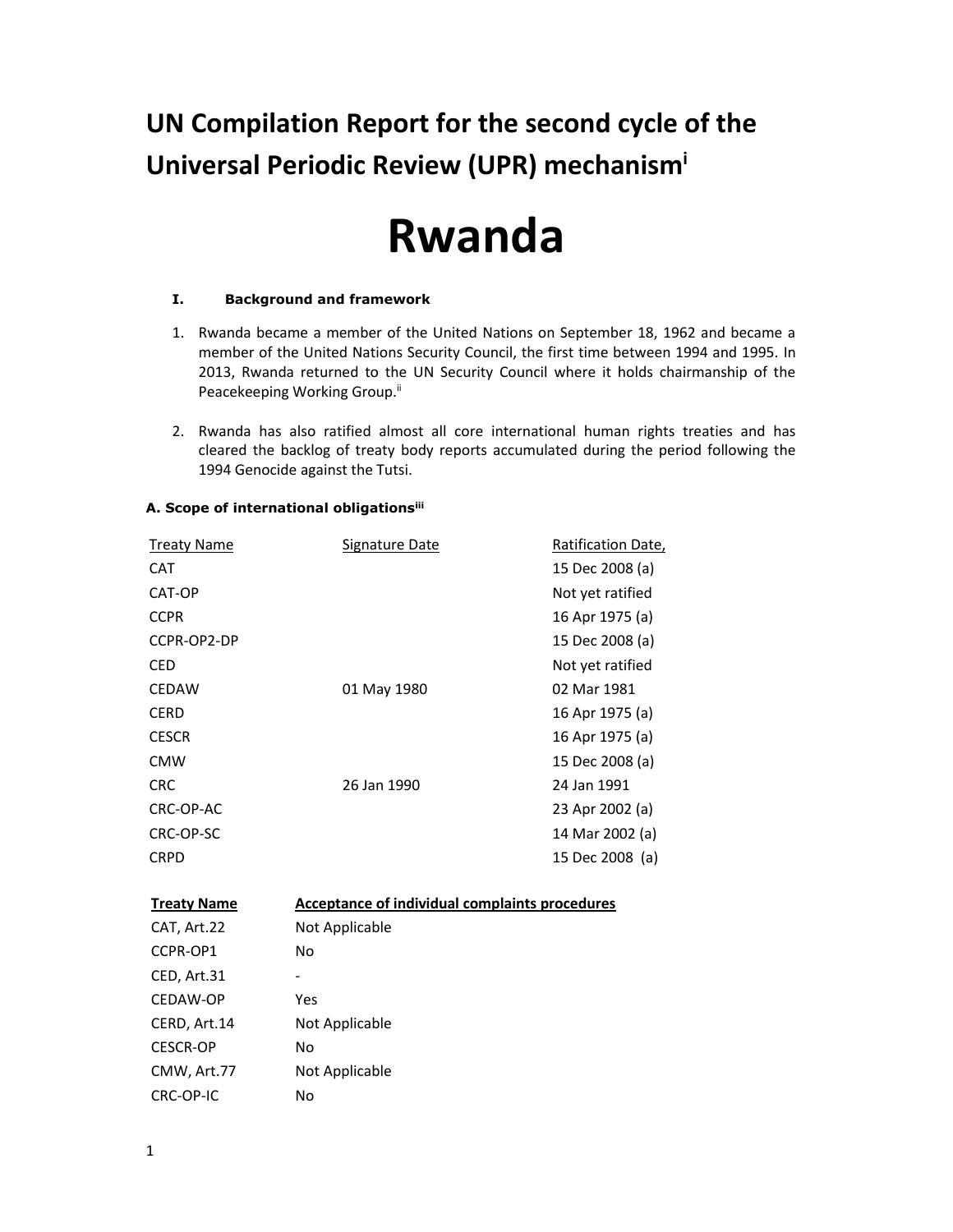#### **B. Constitutional and Legislative Framework**

- 3. Article 190 of the Constitution of Rwanda, (as amended in 2010), gives international conventions ratified by Rwanda precedence over national laws upon their publication in the Official Gazette.<sup>iv</sup>
- 4. The Constitution provides for a separation of powers between the Legislative branch of Government, composed of a bicameral Parliament; the Executive branch and the Judiciary. Power sharing is provided for in Article 52 of the Constitution which sets that the President of the Republic and the Speaker of the Chamber of Deputies should come from different political parties in Rwanda's multi-party system of government.
- 5. Executive Power is vested in the President of the Republic and the Cabinet; the Prime Minister is nominated, appointed and removed from office by the President and other Cabinet Members are appointed and removed from office by the President of the Republic upon proposal by the Prime Minister.<sup>v</sup>

## **C. Institutional and human rights infrastructure and policy measures**

- 6. Article 177 of the Constitution establishes the National Commission for Human Rights (hereafter NCHR), as an independent institution charged with the promotion and protection of human rights in Rwanda.
- 7. In 2002, the NCHR was accredited A-Status for complying with the "Paris Principles," the international guidelines for measuring the independence and effective functioning of national human rights commissions worldwide. However there are some challenges such as the lack of effective independence and the insufficiency of financial and human resources required to enable it fulfill its mandate adequately.<sup>vi</sup>
- 8. In 2012, the International Coordinating Committee of the National Human Rights Institutions, a body that monitors the compliance of commissions with the Paris Principles, threatened to downgrade the NCHR from A-Status due to some of these concerns. In March 2013, a law was enacted (Law No. 19/2013 of March 2013 Determining Missions, Organization and Functioning of the NCHR) to deal with the issue of lack of independence of the Commission, lack of transparency regarding the selection process of its members as well as its financial autonomy. Following the adoption of this law, the NCHR was reaccredited "A" status.<sup>vii</sup> The Commission has been carrying out activities in the promotion of human rights, in particular a campaign for human rights education nationwide, and has written a number of specific thematic reports on human rights issues. Concerns however remain on the ability of the NCHR to fully address sensitive human rights issues such as those raised by the Special Rapporteur on the rights to freedom of peaceful assembly and association.
- 9. In January 2014, during his official visit to Rwanda, the Special Rapporteur on the rights to freedom of peaceful assembly and association commended the NCHR for following up on observations made by UN treaty bodies through visiting detention facilities, police stations and presenting reports to Parliament.<sup>viii</sup> However, the Special Rapporteur was concerned that several of the Commission's interlocutors, including CSOs, did not see it as an effective partner.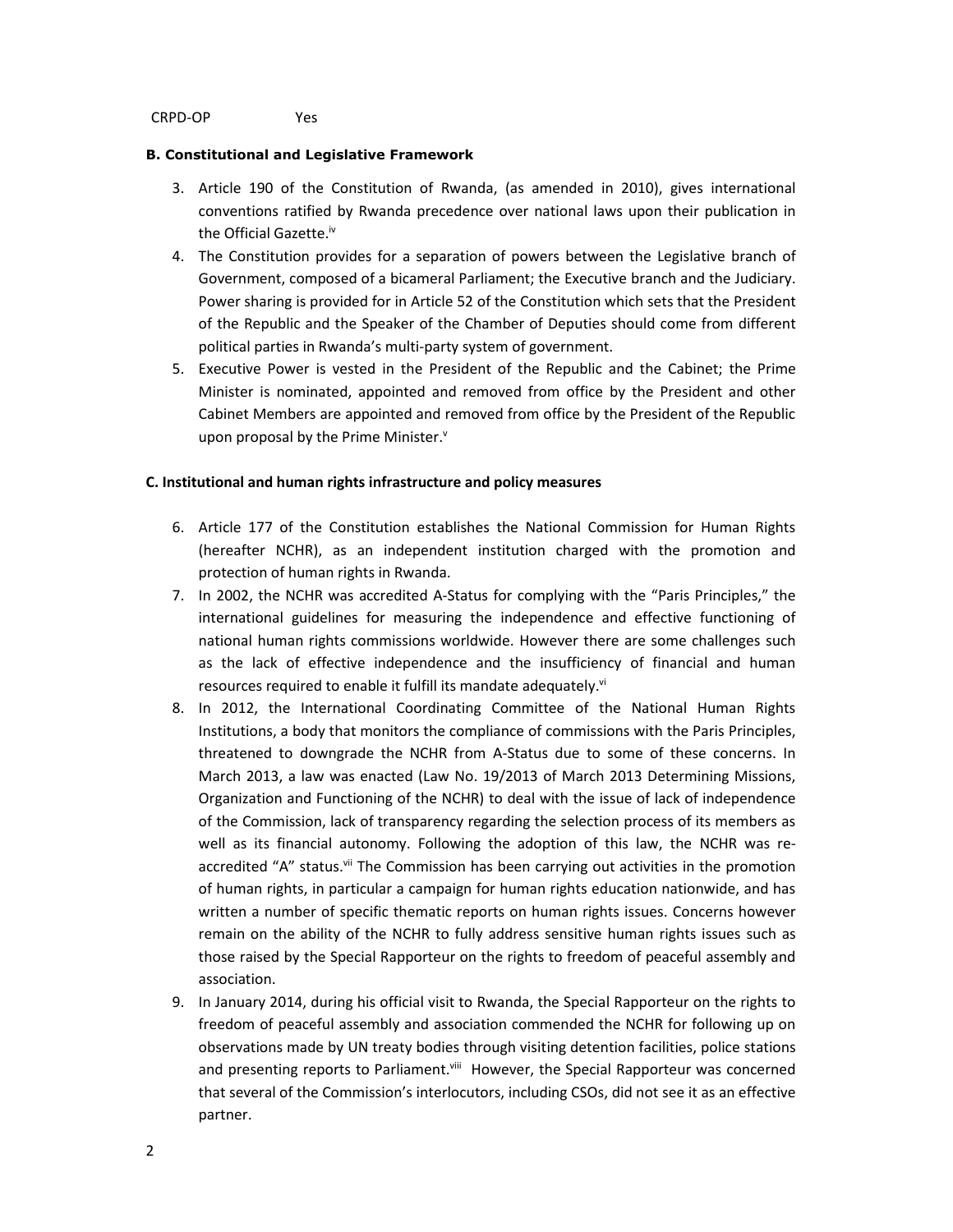## **II. Cooperation with human rights mechanisms**

## A. **Cooperation with treaty bodies**

- 10. The One UN noted the Government of Rwanda's (hereafter GoR) cooperation with the human rights treaty mechanisms through its ratification of core international human rights conventions and removal of reservations on the same.<sup>ix</sup> The GoR submitted itself to the first UPR cycle in 2011, culminating into 73 recommendations, 67 of which were accepted, while 6 were rejected; making for a 92% acceptance rate.
- 11. Notwithstanding, the rejection of the UPR recommendation on human trafficking in 2011, the GoR has since embarked on measures aimed at creating awareness about the issue within relevant institutions. Human trafficking is now punishable by Organic Law No 01/2012/OL of 02/05/2012 instituting the Penal Code. As per October 2014, 153 cases of human trafficking had been registered since 2009, 90% of them, young girls from 18 years. $x$ The One UN expressed concern over the increasing number of sophisticated human trafficking networks within the region.xi
- 12. The One UN continued to work closely with the Government through its support to the Treaty Body Taskforce/TBTF, an inter-ministerial body comprised of government representatives charged with treaty reporting as well as monitoring and implementing the concluding observations of the treaty bodies and the UPR recommendations, thereby making the international human rights system more effective and efficient in Rwanda.<sup>xii</sup>

## **B. Cooperation with special procedures**

- 13. In line with the Government's acceptance of the 2011 UPR recommendation on invitation of Special Procedures,<sup>xiii</sup> Rwanda issued a standing invitation to all thematic Special Procedures on 27<sup>th</sup> June, 2011, thus reflecting its willingness to accept official visiting requests. xiv
- 14. Following the standing invitation, 3 UN Special Procedures (UN Independent Expert on Minority Rights (2011), Special Rapporteur on adequate housing as a component of the right to an adequate standard of living (2012), and the Special Rapporteur on the rights to freedom of peaceful assembly and association (2014), visited Rwanda and issued recommendations to the GoR as a means of reinforcing collaboration as well as fast tracking implementation of human rights reforms.

#### **C. Cooperation with the Office of the High Commissioner for Human Rights**

15. There has been good cooperation between the Office of the High Commissioner for Human Rights and the GoR, with the Senior Human Rights Advisor, who is part of the Resident Coordinator's Office (RCO), being actively involved in human rights trainings for the judiciary, the NCHR staff, the treaty body task force, government officials and civil society actors.<sup>xv</sup> The One UN commented and advised on the process of drafting the legislation on the functioning of the NCHR which was instrumental in the decision by the ICC-NHRI to reaccredit the Commission with 'A' status.<sup>xvi</sup>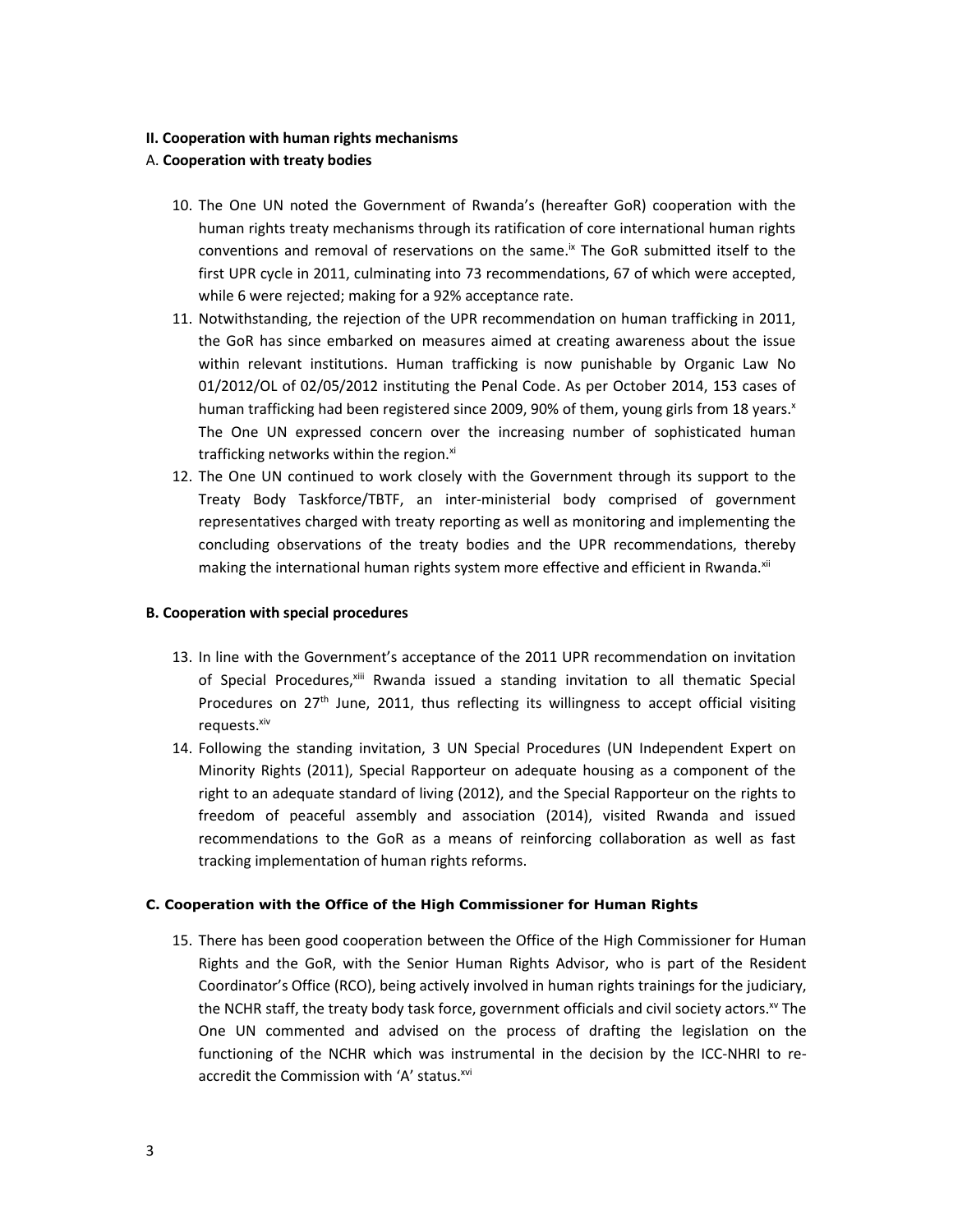#### **III. Implementation of international human rights obligations, taking into account applicable international humanitarian law**

#### **A. Equality and non-discrimination**

- 16. Equality and non-discrimination are enshrined as fundamental human rights in Art.11 of the Constitution,<sup>xvii</sup> which provides that all Rwandans are born and remain free and equal in rights and duties. The Constitution thus prohibits discrimination of any kind, based on ethnic origin, tribe, clan, color, sex, region, social origin, religion or faith, opinion, economic status, culture, language, social status, physical or mental disability.
- 17. In the first UPR cycle, Rwanda accepted to accelerate the legal reform of all discriminatory provisions in line with the CEDAW provisions; implement policies to ensure gender equality; and continue guaranteeing rights of women to participate in public institutions, including at the local levels and in the private sector.xviii In this regard, a number of laws have been passed and discriminatory provisions amended to further guarantee the right to nondiscrimination, in line with CEDAW, notably the Organic Law N° 10/2013/OL of 11/07/2013 Governing Political Parties and Politicians and the Land Law N° 43/2013 of 16/06/2013 guaranteeing women and men equal access and ownership of land, while the Family Law is also undergoing revision.<sup>xix</sup> Progress has also been registered in the promotion of the rights of children, youth and Persons With Disabilities (PWDs) through the establishment of their respective institutional frameworks.
- 18. The One UN noted the implementation of the minimum quota system is still in place and participation of women in Parliament has risen from 56% to 64% in the Chamber of Deputies, following the 2013 Parliamentary elections.<sup>xx</sup> The Constitution provides for a quota of at least 30% representation of women in all decision-making levels in the public and private sectors.<sup>xxi</sup> Women account for 32% in Senate, 40% in cabinet and 43% in the Supreme Court while representation at district, sector and Kigali City consultative councils stands at 43.2%, 45.1% and 51.5% respectively.<sup>xxii</sup>
- 19. In reference to policies ensuring gender equality, the One UN noted that all districts in the country adopted capacity building and development plans that are gender-responsive but noted a problem of weak gender sensitive budget statements.<sup>xxiii</sup> The One UN is supporting the National Institute of Statistics of Rwanda (NISR) to produce regular gender statistics used as reference at different levels of policy making and implementation. XXIV
- 20. The One UN also supported women and children to realize their rights to land under both customary and formal justice systems through the establishment of a network of mobile paralegals, providing legal support to over 100,000 female claimants of inheritance rights and land ownership.<sup>xxv</sup> UN reports indicate over 1,000 claims have been processed, allowing women to access and control a vital productive asset.<sup>xxvi</sup>
- 21. The One UN stated, notwithstanding the encouraging percentages of women in public institutions, deep-rooted, traditional patriarchal stereotypes and unequal gender relations remain which perpetuate the subordination of women and the unequal sharing of roles and responsibilities.<sup>xxvii</sup> For instance, women's literacy levels are lower than men's (60% as against 70%); female-headed households live in poverty than those headed by males (47% as against 44.3%), and while women's access to higher education has improved, they account for only 40 % of vocational students and 44 % of higher education students. xxviii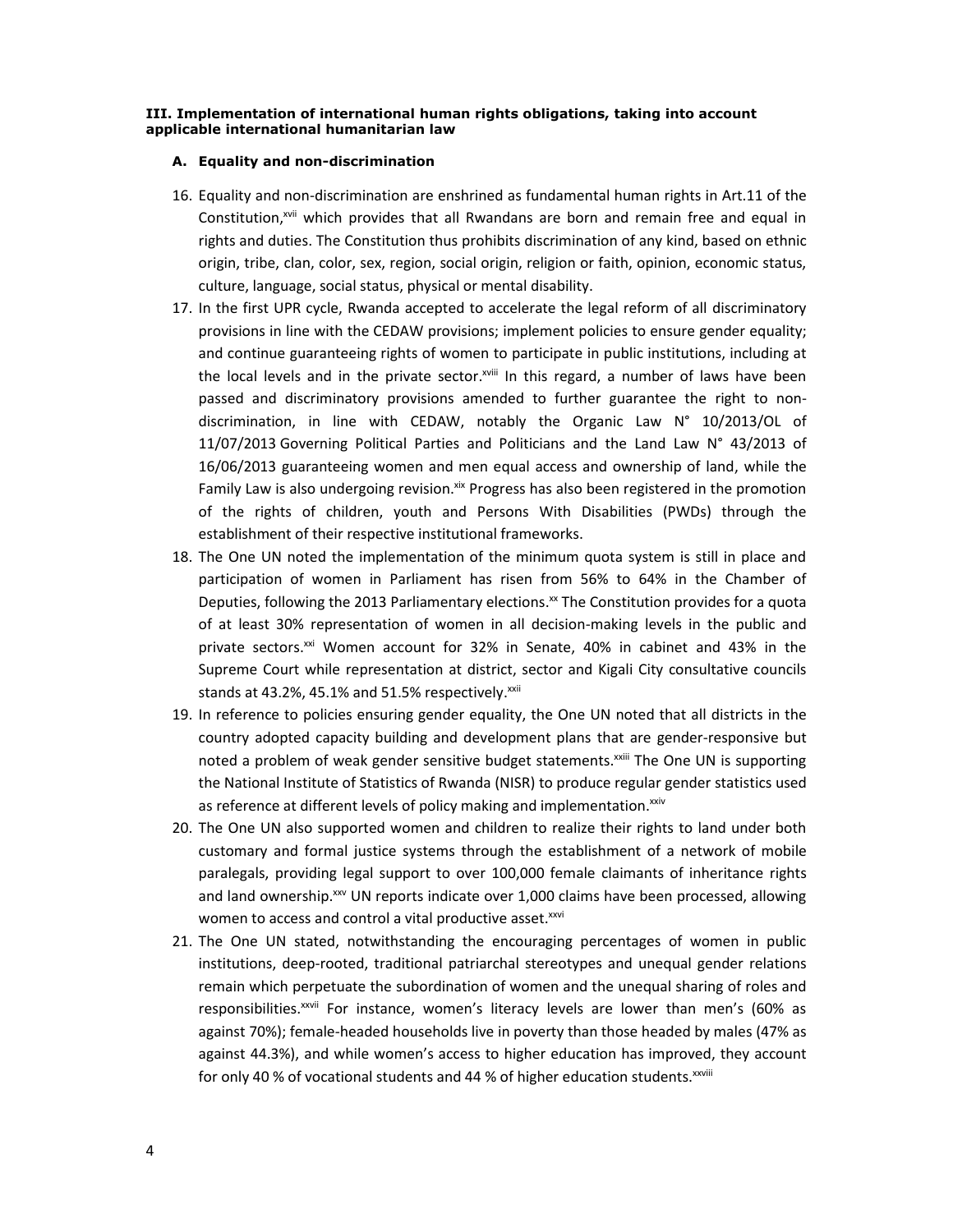#### **B. Right to life, liberty and security of the person**

- 22. The right to life is protected in the Constitution of Rwanda which stipulates no person shall be arbitrarily deprived of life. Article 13 of the Constitution also sets out that the crime of genocide, crimes against humanity and war crimes are not subject to a prescriptive period and revisionism, negation and trivialisation of genocide are punishable by law.
- 23. The One UN noted increased citizen trust in security organs and in crime reporting,<sup>xxix</sup> safety and security in terms of the Rwanda Governance Scorecard/RGS 2014 rated 96.10%.xxx The development and production of the annual RGS is supported by the One UN as a governance product rating the state of governance in Rwanda.<sup>xxxi</sup>
- 24. Notwithstanding Rwanda's ratification of many core international human rights instruments,<sup>xxxii</sup> it has not yet ratified the International Convention for the Protection of All Persons from Enforced Disappearance/CED even though this was one of the accepted UPR recommendations.<sup>xxxiii</sup> Government consultations regarding the ratification of the CED are on-going including the establishment of a legal framework to manage cases of reported disappearances.
- 25. Rwanda accepted a UPR recommendation to ratify the Optional Protocol to the Convention against Torture and Other Cruel, Inhuman or Degrading Treatment or Punishment/OP-CAT and to also establish a national mechanism to ensure full implementation.<sup>xxxiv</sup> The GoR has commenced implementation of this recommendation by enacting Law N°17/2013 of 25/03/2013 authorising the ratification of the OP-CAT, however, the national mechanism is yet to be set up.
- 26. Although Rwanda accepted to respond to all cases submitted by the Working Group on Enforced or Involuntary Disappearances, the 2013 Working Group Report on Enforced or Involuntary Disappearances, (sessions 12 November 2011 to 9 November 2012), indicated it retransmitted 21 outstanding cases, but that it is still waiting for a response from the Government.<sup>xxxv</sup>
- 27. In line with the UPR accepted recommendation to explicitly prohibit corporal punishment of children and to promote alternative, non-violent forms of discipline,<sup>xxxvi</sup> the National Integrated Child Rights Policy (2011) stipulates that 'physical abuse, including torture and cruelty against children and corporal punishment of children is prohibited in all settings,' defining all settings to include: homes, communities, schools, all centres and institutions that have children, prisons and detention centres, etc. xxxvii Article 25 of Law No. 54/2011 of 14/12/2011 (in force 2012) relating to the rights and protection of the child states that during the education of the child, reprimand must not consist in traumatizing him/her and should be done with humanity and dignity, but it does not explicitly abolish corporal punishment of children. Parents also still have the 'right of correction' under Article 347 of the Civil Code 1988 although Article 28 of Law No. 54/2011 of 14/12/2011 creates the obligation to report to the authorities' violence against children in a family setting.
- 28. Law No. 54/2011 of 14/12/2011 relating to the rights and protection of the child provides for a Ministerial Order by the Minister in Charge of children specifying necessary educational measures and other forms of non-violent disciplinary punishments, care and treatments for the child.<sup>xxxviii</sup> The Ministerial Order is expected to be adopted by end March 2015.
- 29. The Special Representative of the UN SG on Violence against Children welcomed Rwanda's commitment to develop a National Plan of Action to fight violence against children during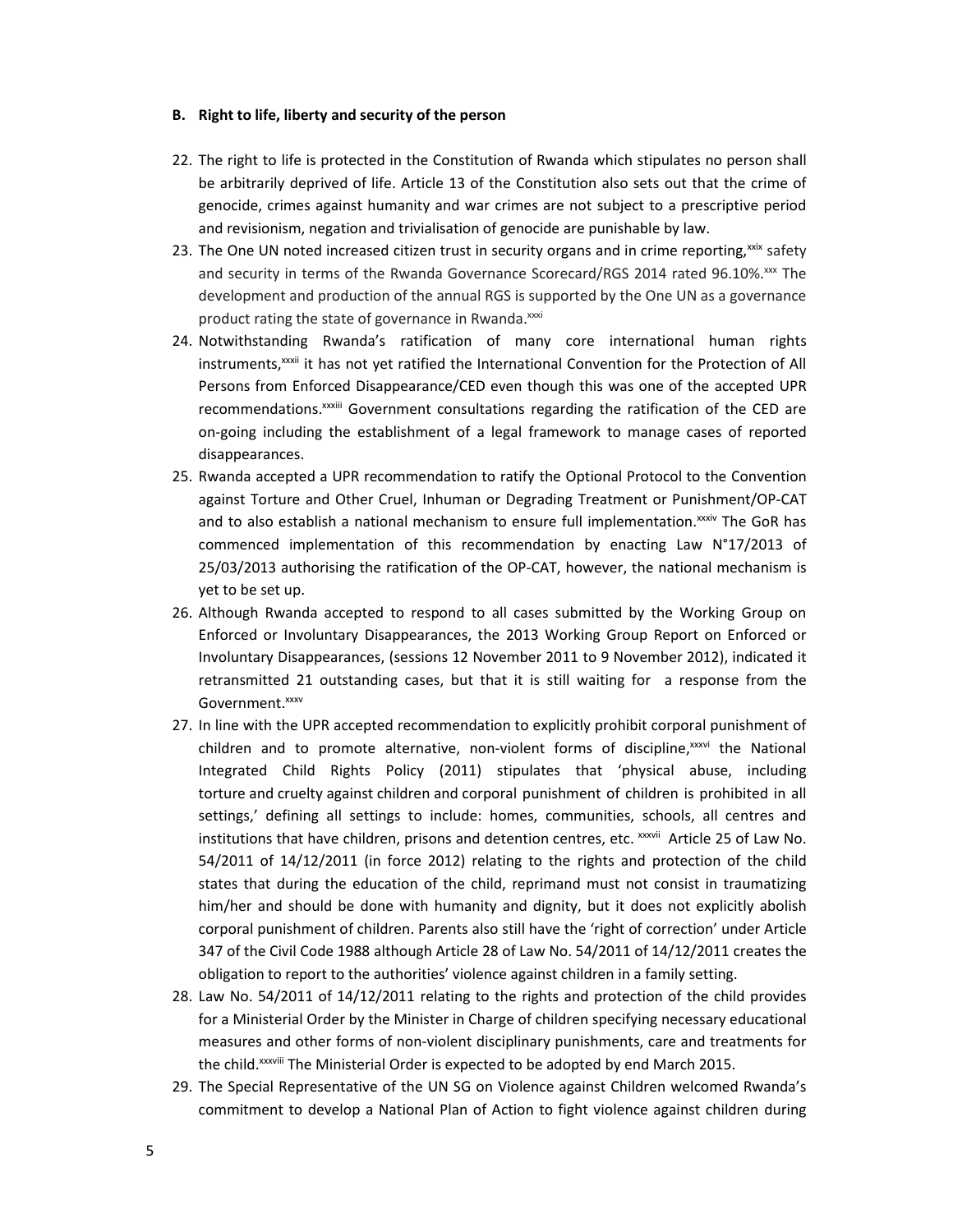the National Conference on Stopping Violence against Children held in 2011.<sup>xxxix</sup> The National Plan of Action to fight violence against children is yet to be adopted.

- 30. In conformity with its UPR accepted recommendations, the prevention and repression of violence against women has been prioritised by the GoR through the adoption and implementation of a number of national policies and strategies such as: the National Policy against Gender-Based Violence adopted in July, 2011, and its 5 year Strategic Plan; as well as the integration of Law No. 59/2008 governing prevention and repression of Gender-Based Violence into the new Penal Code.<sup>xl</sup> However despite efforts to prevent and respond to GBV, a number of challenges remain, like limited knowledge of related laws, limited institutional capacity to address GBV, persistence of gender bias and the subordinated status of women.<sup>xli</sup>
- 31. The One UN indicated support is given to the One Stop Center model providing holistic and multi-sectoral services to address sexual and gender based violence. This includes medical, psychological and legal services being offered in 11 One Stop Centers, with the target of scaling up given the existing ones are insufficient to meet the demand.<sup>xlii</sup> From July 2009 to 30 September 2014, the Isange One Stop Centre received 8,918 cases, among which 5,842 or 65% were cases of sexual violence with 64.4% against children aged 18 years and below.<sup>xliii</sup> Similarly 2,456 victims or 27.5% had suffered domestic violence. Xilv The One Stop Centre model has gained international reputation such that Rwanda was selected to host a centre of excellence for GBV prevention and response in the region. xlv
- 32. However, even with the adopted national legislation, policies and measures to fight all forms of domestic and sexual violence against women in line with the accepted UPR recommendations,<sup>xivi</sup> there are still challenges. For instance, women in informal cross border trade continue to face GBV and sexual harassment, there is loss or lack of sufficient evidence during the prosecution of GBV cases which affects GBV response and compromises on the quality and timely services to GBV victims while reporting of GBV cases remains low, with less than half of all abused women willing to come forward. XIVII The One UN noted compensation for victims is also limited due to lack of means to compensate on the part of the offenders and the lack of community support for the claimants. xlviii

#### **C. Administration of justice, including impunity, and the rule of law**

- 33. Following the 2011 UPR recommendation to invite the Special Rapporteur on the Independence of judges and lawyers to visit Rwanda, a standing invitation to all thematic Special Procedures was issued by the GoR in 2011. Xlix
- 34. The One UN noted strengthening the capacities and independence of the judiciary in Rwanda as well as promoting the rule of law form part of the country's development strategy.
- 35. In compliance with the UPR recommendation to eliminate corruption within the judiciary,<sup>ii</sup> the GoR for example recognized the role of the Ombudsman's office as not confined only to reporting unlawful acts and discrimination but also as mandated to initiate prosecutions against corrupt practices in terms of Law No. 76/2013 of 11/9/2013 of the Office of the Ombudsman.lii However there are concerns about the existence of corruption within the judiciary.<sup>liii</sup>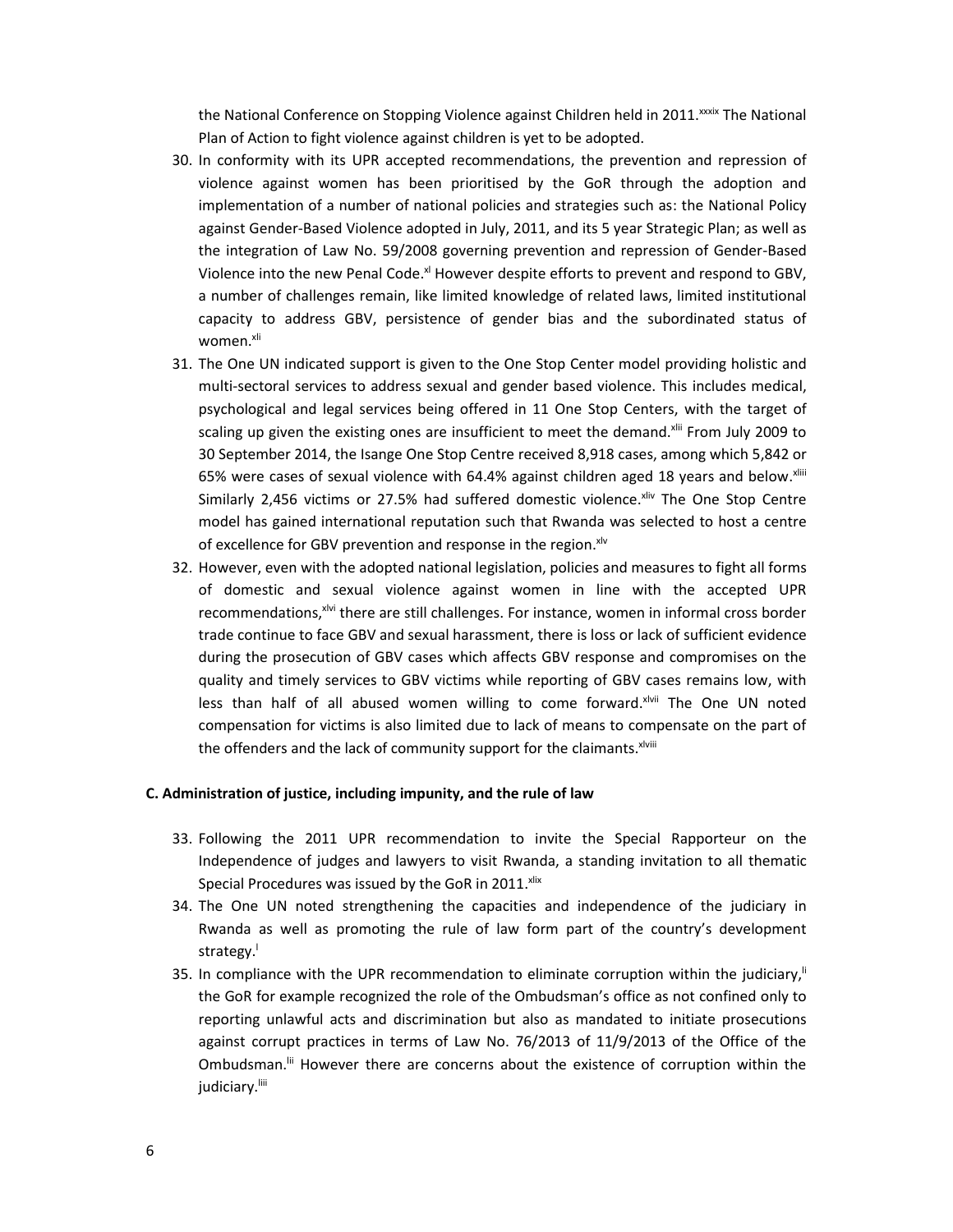- 36. The GoR also accepted the UPR recommendation to pursue justice and legal sector reforms, including the incorporation of a Legal Aid Plan of Action aimed at increasing access to justice by the poor and vulnerable groups, especially women and children. The One UN noted the decentralized justice system of the *Maison d' Access a la Justice*/MAJ in all districts, which are Access to Justice Bureaus and the establishment of the Abunzi/Mediation Committees, <sup>liv</sup> played an important role in bringing justice closer to the poor people, contributing to the education of citizens about their rights while reducing the backlog of cases brought before the Courts.<sup>Iv</sup> As per October, 2014 the Abunzi had dealt with 89,000 cases, 15,784 of which are pending in the primary courts,<sup> $\forall$ i</sup> while the MAJ provided legal aid assistance to 22,168 people (9,820 men, 10,561 women and 1787 children) from July 2013 to June 2014. Mii
- 37. Law No. 83/2013 of 11/09/2013 establishing the Bar Association in Rwanda and Determining its Organization and Functioning was promulgated, giving way to legal representation by MAJ lawyers in terms of Article 68 stipulating that lawyers coordinating the access to justice bureaus may assist, counsel, represent and plead on behalf of needy, (indigent) persons before all courts. Article 71 of the same law gives the Minister of Justice the powers to swear in MAJ lawyers; in December 2014, 30 MAJ lawyers were admitted into the Bar Association.<sup>Iviii</sup>
- 38. In fulfillment of the UPR recommendation to adopt a legal aid policy, the National Legal Aid Policy was adopted in September 2014 to increase legal aid provision, streamline alternative dispute resolution systems and establish a legal aid fund, legal aid committee and an Access to Justice Unit to coordinate the day-to-day management of legal aid.<sup>IIx</sup> The policy also defines the eligibility criteria for legal aid.
- 39. The One UN noted the development of the Justice for Children Policy and Strategic Plan (2014 to 2019) as advancing the best interests of the child and fostering child participation in all legal proceedings.<sup>Ix</sup> The Justice for Children Policy replaced the ordinary punitive juvenile justice system with restorative justice mechanisms focused on rehabilitation and reintegration of offending minors into society.
- 40. In compliance with the UPR recommendation to reform the prison system by ensuring measures are taken against overcrowding as per the UN Standards of Minimum Rules for the Treatment of Prisoners,<sup>|xi</sup> the One UN noted new prisons such as Nyakiriba were constructed to deal with the problem of overcrowding while some old ones were rehabilitated or destroyed like those in Nyagatare, Rubavu and Kibuye.<sup>|Xii</sup> In February 2014, Nyagatare rehabilitation centre for minors between 14 and 18 years was opened, <sup>kiii</sup>while two prisons in Ngoma and Nyamagabe Districts have been reserved for women. Kiv
- 41. Article 56 of Law N°54/2011 of 14/12/2011 relating to the Rights and Protection of the child requires a judge dealing with a case involving a pregnant woman or a mother with a child under three (3) years old, to do his/her utmost to impose against such person, a penalty other than imprisonment, while the same provision states the Government, according to its means shall set up special prisons for sentenced women who have children under three (3) years.lxv
- 42. Article 12 of the Law N° 35/2012 of 19/09/2012 relating to the Protection of Whistleblowers charges entities receiving information from whistle-blowers to establish reliable mechanisms to protect them.
- 43. A UPR recommendation specifically called on the GoR to end the Gacaca system and strive to share its experiences; this recommendation was implemented with Gacaca formally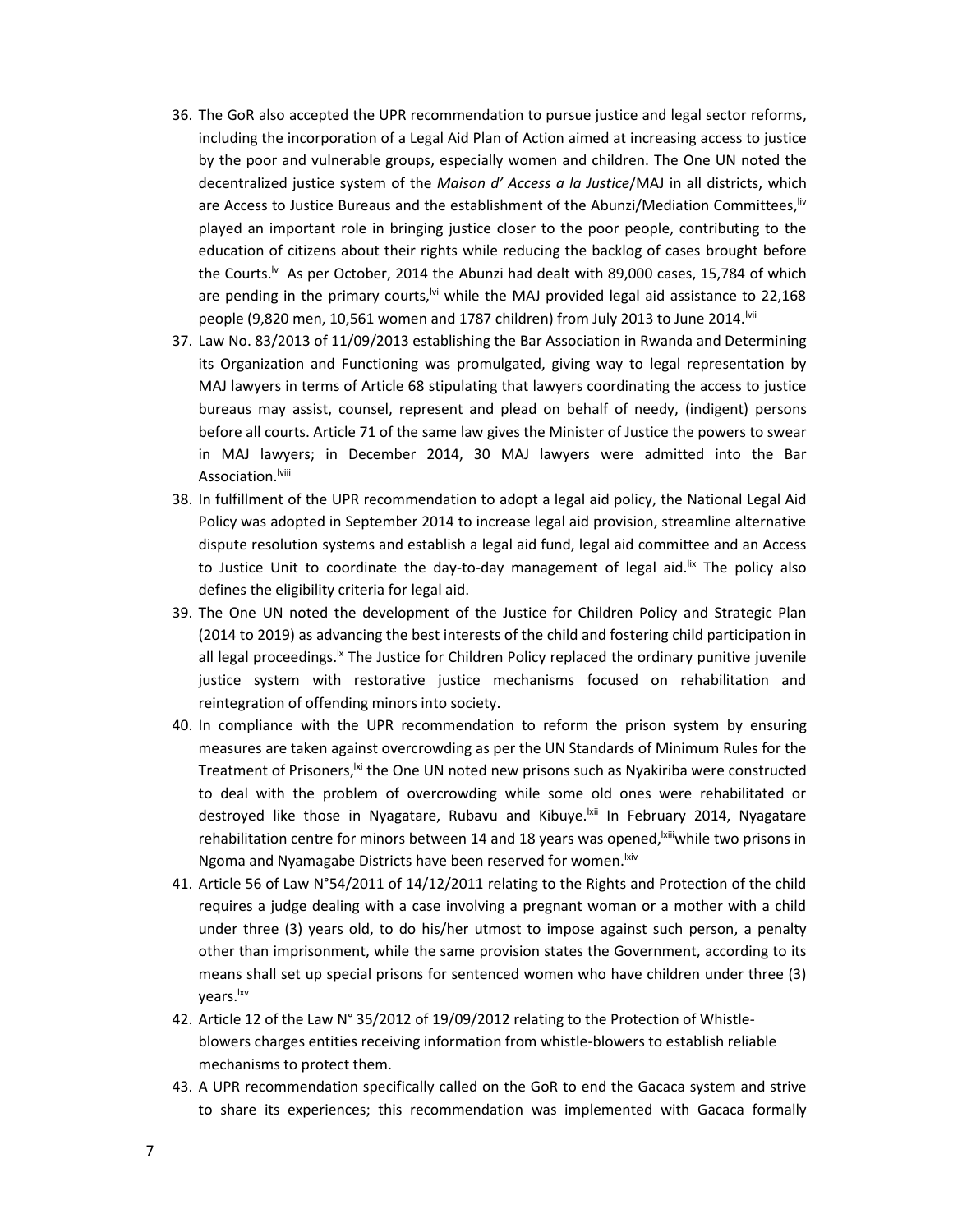ending in June 2012. A report citing the achievements, challenges and lessons learnt in the Gacaca trials was produced and support was provided for the rehabilitation of the documentation center.<sup>Ixvi</sup>Gacaca tried 1.9 million cases, with 71,000 persons convicted in absentia but the list of convicted persons does not include the top level perpetrators outside the mandate of the Gacaca courts.<sup>Ixvii</sup>

44. The formal closure of the Gacaca together with the winding down of the International Criminal Tribunal for Rwanda (ICTR) creates important opportunities for the Genocide Fugitive Tracking Unit/GFTU, founded in November 2007 and the Mechanism for International Criminal Tribunals (MICT), <sup>|xviii</sup> to carry forward the critical legacy of Gacaca and that of the ICTR. The GFTU has also been supported by the One UN Rwanda. Ixix

#### **D. Right to privacy, marriage and family life**

- 45. The GoR accepted UPR recommendations to continue applying programmes to improve the enjoyment of the rights of women and children; to continue focusing on maternal and child health; to design plans and strategies that ensure sustainability of the rights of women and children and to create a comprehensive policy on the rights of the child. To this end, a number of institutional and policy measures were adopted like the National Policy to Fight Against Child Labour (2012); the National Strategy for Childcare Reform (2012); the Integrated Child Rights Policy/ICRP and its Strategic Plan (2011); the National Social Protection Policy (2011); the Adolescent and Sexual Reproductive Health and Rights Policy (2011-2015) and the establishment of the National Commission for Children (NCC) in 2011, among others.
- 46. The One UN noted that significant steps have been taken to improve the protection of the rights of children through the ratification of a number of international conventions and protocols;<sup>1xx</sup> however there is need for public education and training on the provisions of these international legal instruments for all professionals working for and with children. Ixxi
- 47. The One UN indicated 15 % of children under the age of 18 (690,000) have lost one or both parents, 39 % do not live with both parents,<sup>Ixxii</sup> over 22,000 are in foster care<sup>lxxiii</sup> while 37 % are not officially registered with the authorities, therefore limiting their access to essential services.<sup>Ixxiv</sup> The One UN also noted a backlog of 18,000 pending birth certificates not yet issued to refugee children born in Rwanda from 1996 in Gihembe, Nyabiheke and Kiziba camps.<sup>Ixxv</sup> In order to curb the increase in numbers of refugee children who are not registered after birth, the One UN recommends a waiver of court fees related to late birth registration (30 days after birth) as such fees represent an impediment to birth registration.<sup>Ixxvi</sup>
- 48. Law No. 42/1988, instituting the Family Code sets the minimum age of marriage at 21 years but there is a persistence of early marriages, particularly in refugee communities. Ixxvii
- 49. The One UN indicated the GoR is implementing a child alternative care program aimed at removing all children from orphanages by 2018.<sup>Ixxviii</sup> Article 7 of Law N°22/2011 of 28/06/2011 establishing the National Commission for Children and Determining its Mission, Organisation and Functioning gives the NCC the mandate to serve as a central authority in charge of implementing the Hague Convention on the protection of children and cooperation in respect of inter-country adoption.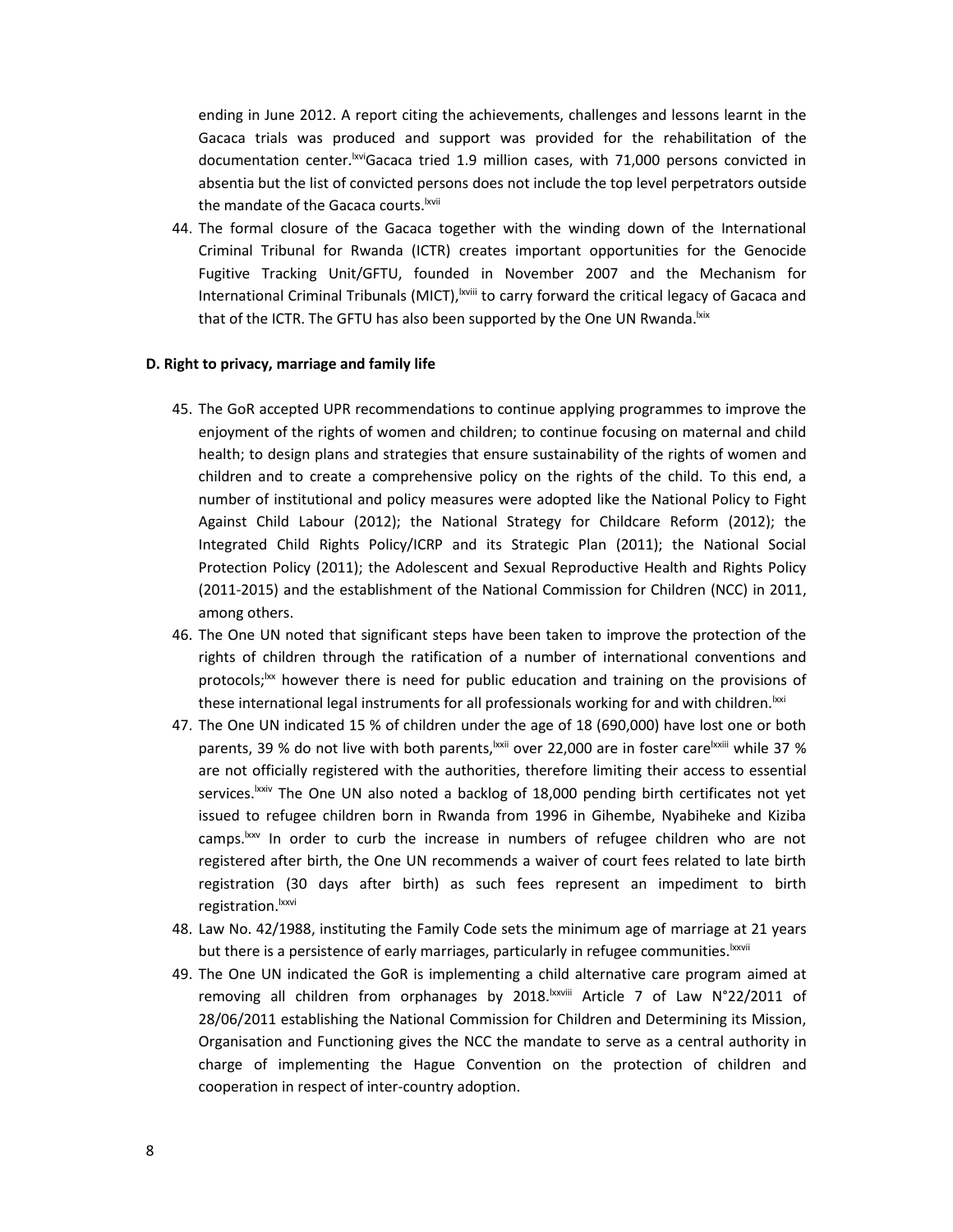- 50. Law No 01/2012/OL of 2 May 2012 criminalizes child abandonment in order to prevent and remedy child abuse and neglect however, it does not sufficiently address the root causes of child abandonment especially by the economically and socially disadvantaged parents or families.<sup>Ixxix</sup>
- 51. The 2012 Organic Law Instituting the Penal Code N° 01/2012/OL of 02/05/2012 criminalizing abortion provides exemptions from criminal liability, in cases of rape, incest in the second degree, forced marriage, or when the pregnancy jeopardizes the health of an unborn baby or that of the mother. However Article 165 states that this exemption shall be permitted only if the woman who seeks abortion submits to the doctor an order issued by the competent Court recognizing one of the cases under these items, or when this is proven in court by a person charged with the crime of abortion.
- 52. Article 23 of the Law N°86/2013 of 11/09/2013 establishing the General Statutes for Public Service,  $\frac{1}{x}$  states that female employees who have used six weeks of maternal leave with full salary and opt for additional six weeks, are entitled to receive only 20 % of their monthly salary. The One UN notes with concern the inadequacy of the maternity leave period and the non-operationalization of the maternity fund. With the One UN support, the Rwanda Social Security Board conducted a feasibility study on introduction of maternity insurance schemes; the final draft is available and the Government has submitted a bill in Parliament covering both private and public sector employees.

## **E. Freedom of movement**

53. Rwanda has a reservation to Article 26 of the 1951 Convention Relating to the Status of Refugees regarding freedom of movement of refugees residing in Rwanda.<sup>Ixxxi</sup> As a result. freedom of movement is not guaranteed for refugees residing in Rwanda and an encampment policy is adopted.

## **F. Freedom of religion or belief, expression, association and peaceful assembly, and right to participate in public and political life**

- 54. The Constitution enshrines the rights to freedom of peaceful assembly, expression, association, belief, religion and the rights to participate in public and political life, bxxxii in this regard, the GoR accepted a number of UPR recommendations giving effect to these rights such as agreeing to undertake media sector reforms, review the genocide ideology law, respect freedoms of expression, political participation and association, ratify the ICCPR-OP1, reform legislation on registration of political parties, create political space, review the NGO law to abolish the annual registration, review of the media law to conform to international media standards, remove the excessive power of media control by the Media High Council, and so on.
- 55. Rwanda ratified the ILO Convention N° 87 on the freedom of association and protection of the right to organize and the ILO Convention N° 98 on the application of the right to organize and bargain collectively.
- 56. The One UN indicated media sector reforms were fast tracked through the adoption of the Access to Information law, the Law regulating the Media, the Law determining the responsibilities and functioning of the Media High Council/MHC, as well as the Law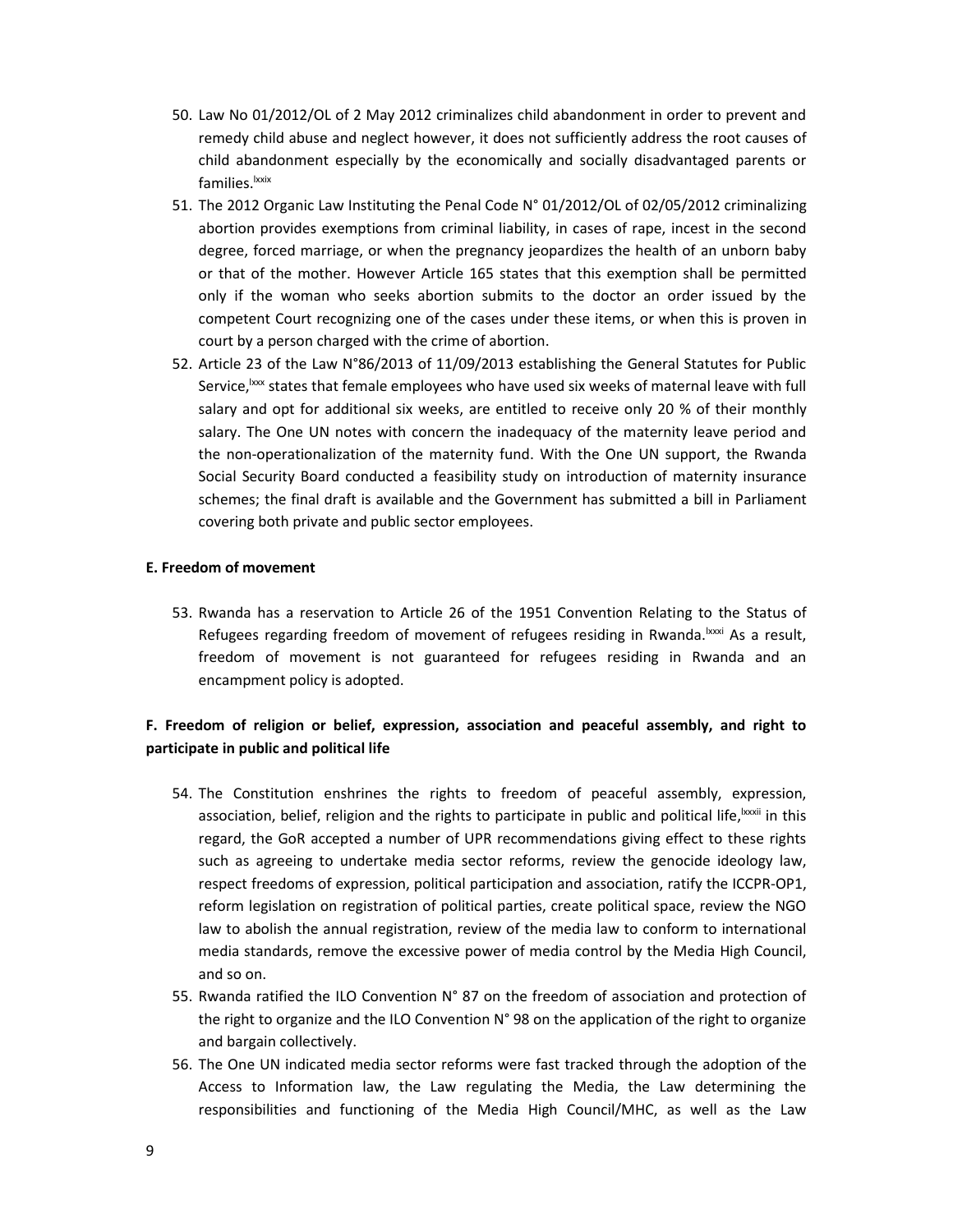transforming the former State Broadcaster into a Public Service Broadcaster.lxxxiii In implementing these recommendations, the powers of the Media High Council were removed and the self-regulation of the media introduced. Also, Rwanda became one of only 11 countries in Africa to have enacted national Freedom of Information (FOI) laws.<sup>|xxxiv</sup>

- 57. The One UN stated that self-regulation is integral in realising a free, independent and pluralistic media in Rwanda, but noted existing challenges as relating to the mandate, legal status and financial sustainability of the regulatory body.<sup>bxxv</sup> Article 3 of Law No 2/2013 provides that a foreigner or Rwandan journalist working for a foreign media organ is accredited by a competent public organ but it does not clarify the media organ in charge while the given media reforms fail to decriminalise defamation which was one of the UPR recommendations, although it should be noted that the Rwanda Media Commission is expected to make a case for the decriminalization of defamation at the review of the Penal Code.
- 58. The media reforms changed mandates of concerned organs by for example, removing media regulation from the MHC, a statutory body and giving it to the media practitioners themselves, resulting in the creation of the Rwanda Media Commission/RMC; abolishing the Ministry of Information as well as replacing the State Broadcaster ORINFOR with the Rwanda Broadcasting Authority. The One UN indicated the removal of the Ministry of Information led to unintended consequences affecting media policy co-ordination within the government such as the scattering of media mandates among the Ministries of Local Government, Infrastructure and the Prime Minister's Office.<sup>Ixxxvi</sup>
- 59. Although the 2011 Media Policy sets the basis for media self-regulation, in practice, there is need for more clarity regarding the mandates of the Rwanda Media Commission (the media self-regulatory body) and RURA (the national utilities regulator), as such, whether the media regulatory model is self-regulation or co-regulation. Article 4 of Law No.02/2013 of 08/02/2013 regulating media provides that the daily functioning of the media and conduct of journalists shall be regulated by the media self-regulatory body; but it also provides for the national utilities statutory regulator to regulate the audio, audio-visual media and internet. Although the same Article provides for a joint working agreement between the two regulatory bodies to determine their plan of action, the law is not clear as to whether RURA's mandate should be limited to technical regulation or it should extend to broadcasting content.
- 60. Article 19 of the Law regulating the media, broadly defines the term journalist to cover freelancers and the requirement for journalist's to hold a particular degree was removed in compliance with the UPR recommendations. By December 2014, RMC had accredited 160 journalists, issuing them with press cards and registered 25 media organs.<sup>kxxvii</sup> Dozens of state and private local and regional radios and TV stations are now operational.<sup>Ixxxviii</sup> The One UN however believes that broader knowledge and deeper understanding of the laws by the media and the general public are essential for their effective implementation $|x\rangle$ xxix It is in this regard that the One UN notes with satisfaction that awareness campaigns have been ongoing throughout the country, and strongly recommends that these campaigns are stepped up and sustained.
- 61. In compliance with the UPR recommendation to remove restrictions on political participation and association, a number of laws have been promulgated in recent years, giving effect to the right to peaceful assembly, association and the right to participate in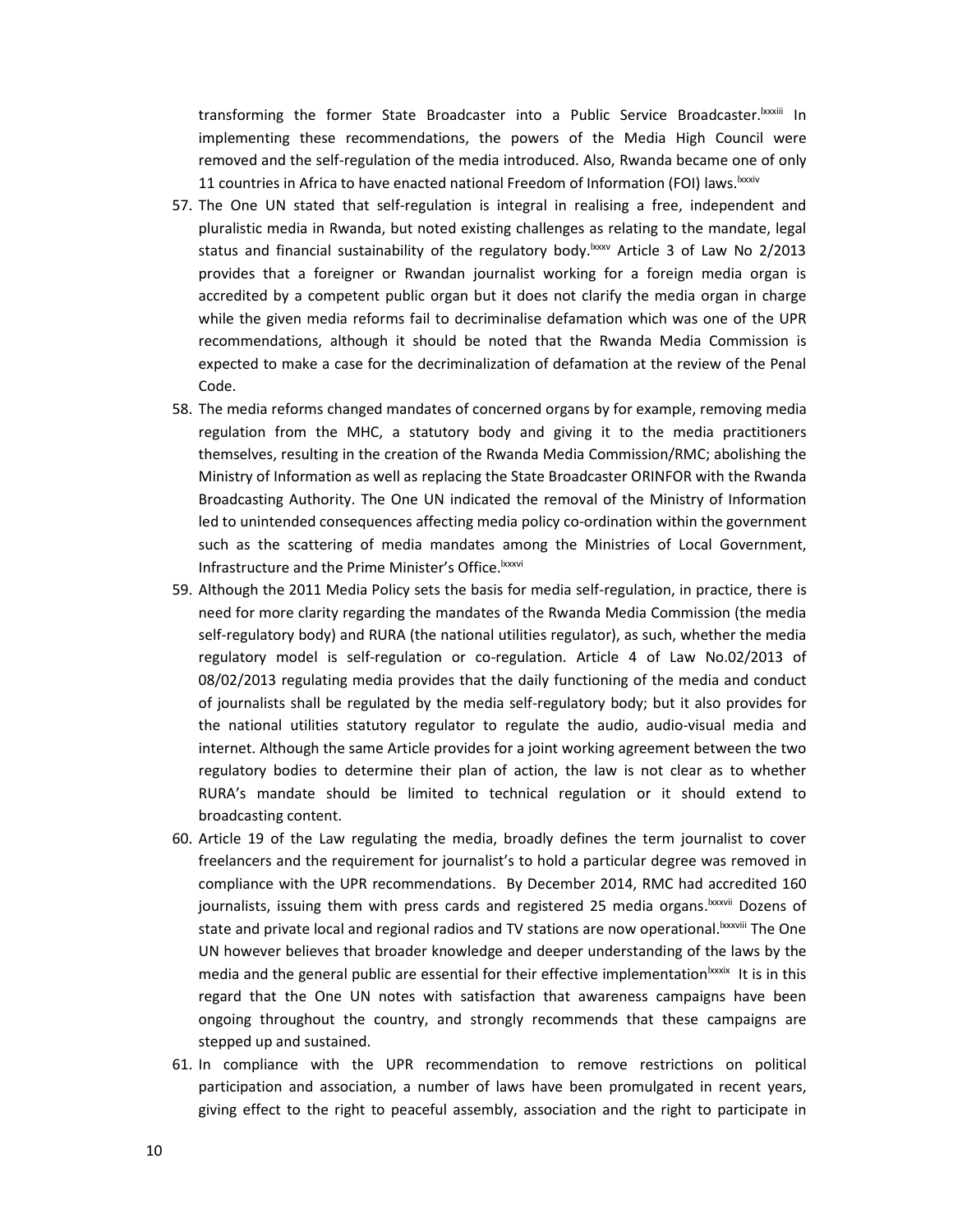political and public life such as the Organic Law No.10/2013/OL governing political organizations and politicians, Law No. 06/2012 determining the organization and functioning of religious based organizations, Law No. 04/2012 governing the organization and functioning of national NGOs, as well as Law No. 05/2012 governing the organization and functioning of international NGOs. One UN noted despite these gains in democratic governance, important challenges in reinforcing inclusive participation and strengthening political processes through addressing the issue of political space and the limited capacity of the civil society remain. $x<sup>c</sup>$  In this regard the One UN has put in place a number of joint programmes to address these challenges. These programmes include the ones for deepening democracy, strengthening citizen participation in national affairs, supporting the work of the forum for political parties as well as the programme for reinforcing capacities of civil society organizations. In this context the One UN noted the accelerated formal recognition of the opposition Democratic Green Party/DGP in 2013, which had sought registration for four years thus allowing it to build its structures at national and local levels.<sup>xci</sup> Rwanda currently has 11 political parties.

- 62. During his visit to Rwanda, the Special Rapporteur on the rights to freedom of peaceful assembly and association expressed concern that the exercise of the right to peaceful assembly is subject to prior authorization by the authorities, noting the guarantees of the right to appeal against rejected decisions as being insufficient.<sup>xcii</sup> He found the sanctions to be disproportionate and significantly contributing to dissuading people from holding peaceful assemblies and demonstrations, stressing the importance of the principle of individual liability in ensuring organizers of peaceful assemblies and demonstrations are never held liable for the unlawful behavior of others. xciii
- 63. Law No. 04/2012 removed annual registration of national NGOs, while article 11 of Law No. 05/2012 extended the registration of international NGOs to 5 years but with a requirement in practice that international NGOs provide evidence of funding for the entire period for which they seek registration. Article 30 of Law 04/2012 also gives the Rwanda Governance Board (RGB) a monitoring function over national NGOs. The number of registered national NGOs has significantly increased in the past 2 years partly because of some improvements of the conditions for registration. However, the One UN still considers the conditions for registration stringent to some extent. The One UN also notes that the Rwanda Governance Board provides support for the empowerment of NGOs in collaboration with the development partners notably the One UN.
- 64. Whilst welcoming the progress made in preventing acts of Genocide, the Special Rapporteur on the freedom of peaceful assembly and association cautioned against legal provisions that interfere with the full enjoyment of fundamental human rights such as the Organic Law instituting the Penal Code and Law 84/2013 on the crime of Genocide ideology and other related offences. The GoR accepted the recommendation to accelerate the revision of the Genocide ideology law during the 2011 UPR. The One UN notes that the revision of the Law No. 18/2008 of 2008 relating to the punishment of the Crime of Genocide Ideology is still ongoing.

#### **G. Right to work and to just and favourable conditions of work**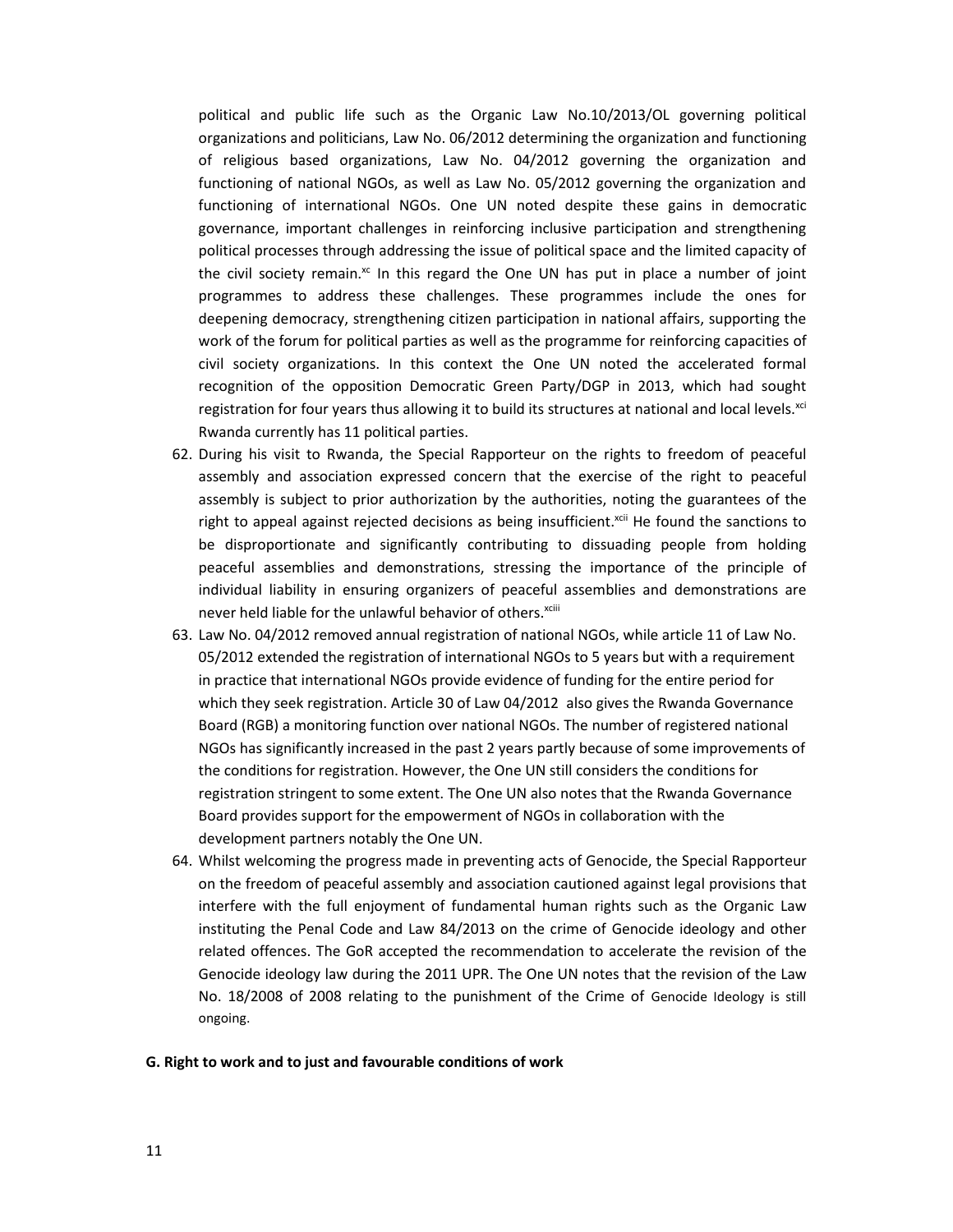65. The One UN noted a National Policy on the elimination of worst forms of Child Labour was adopted in June 2013 but there is need to create awareness for effective implementation. Rwanda has been a member of ILO since 1962 and has ratified 28 Conventions, including all of the 8 Core Conventions.<sup>xciv</sup>

#### **H. Right to social security and to an adequate standard of living**

- 66. In view of the recommendation to ratify and implement into national law the Optional Protocol on the International Convention on the Economic Social Cultural Rights, the GoR ratified this treaty by Law No 18/2013 of 25/03/2013.
- 67. The UN Independent Expert on Minority Rights commended the GoR for programmes instituted, such as the "One Cow per Poor Family" programme, subsidies for housing, health insurance, reduced school costs and other initiatives outlined in the National Social Protection Strategy of 2011 targeting those considered to be the poorest in every community. <sup>xcv</sup>These form part of the socio-economic development strategies and protection for the most vulnerable that the GoR agreed to continue implementing at the 2011 UPR review. The One UN indicated this is made possible using the four wealth categories based on Ubudehe mapping, allowing the most socially vulnerable people in Rwanda to be targeted.<sup>xcvi</sup> It however stated the Government should make efforts to allow refugees access to the Ubudehe social stratification scheme, which would enable them get equitable access to Government services according to their socio-economic status. XCVII
- 68. In accordance with the UPR recommendation to eradicate extreme poverty, ensure food security and improve living conditions, the One UN noted nutrition and household vulnerability have consistently formed part of a distinct sub-programme focused on reducing stunting amongst children below 5 years in the most vulnerable households, $x_{\text{c}}$  but indicated challenges such as high population density, land degradation and land scarcity persist.<sup>xcix</sup> The One UN noted at least 4% of Rwandan households receive food assistance for school children in Huye, Kayonza, Nyamagabe and Kirehe which has been instrumental in maintaining or increasing school attendance and performance.<sup>c</sup>
- 69. The One UN supported the development of health, water and sanitation policies and strategies to promote access to water, sanitation and hygiene (WASH) services. According to a Joint Monitoring Programme (JMP) for Water Supply and Sanitation, the percentage of the national population having access to an improved water source increased from 65 % in 2008 to 71 % in 2012,<sup>ci</sup> and thus Rwanda is on track to meeting this MDG target.
- 70. The Special Rapporteur on adequate housing welcomed the fact that the GoR is legally obliged to take all appropriate measures, as far as its available resources permit, to ensure the gradual realization of the right to decent housing.

## **I. Right to health;**

71. In the framework of the UPR, Rwanda accepted to continue efforts to enlarge access to treatment of HIV/AIDs and malaria and to apply programmes and measures to improve the right to health. The One UN noted the country has increased access to prevention and treatment of HIV/AIDs, TB and malaria.<sup>cii</sup> In addition to the gains made in the prevention of HIV using five integrated components: HIV testing and counselling (HTC), prevention of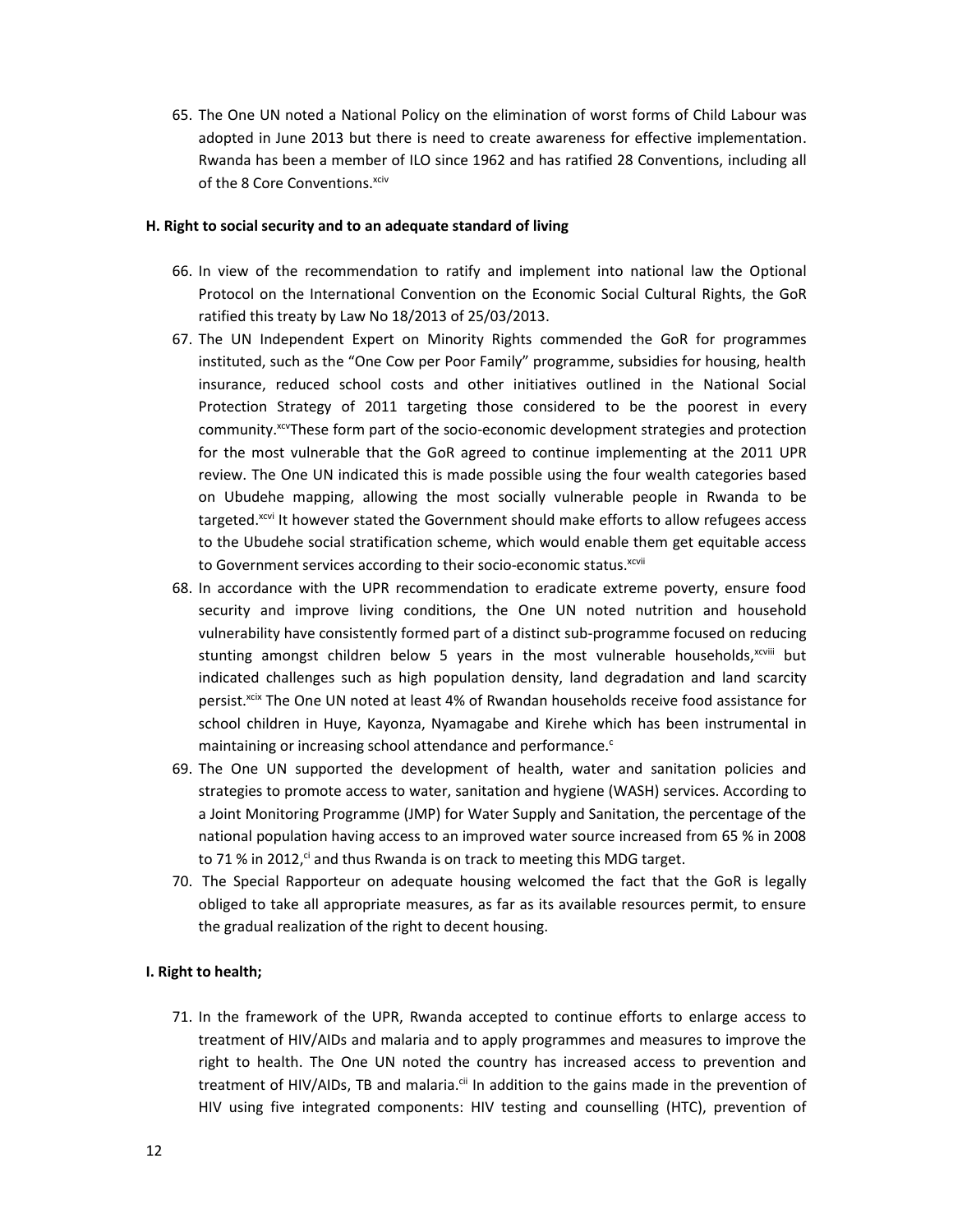maternal-to-child transmission (PMTCT), Male Circumcision and Behaviour Change Communication (BCC); HIV treatment services are available in 95% of all health facilities and thus Rwanda is on track to achieving universal access to HIV testing and treatment, currently at 91%.<sup>ciii</sup>

- 72. Rwanda has scaled up the availability of PMTCT services nationwide, strengthened the capacity of health care providers to give comprehensive services, and is promoting Option B+ (ART for pregnant and breastfeeding mothers).<sup>civ</sup> However some challenges remain such as low utilization of modern family planning methods among HIV-positive women and the low ART coverage for children, currently at 50%.<sup>cv</sup>
- 73. The One UN noted with concern, the high prevalence of HIV amongst the youth, particularly young girls between 20 to 24 years, who are five times more likely to be HIV positive than boys (2.4% versus 0.5%).<sup>cvi</sup> Women are also more exposed to HIV than men with a prevalence of 3.7%; 2.2% for men while urban youth are more at risk with 2.7%, compared to their rural counterparts at 0.7%.<sup>cvii</sup> Cross generational sex and high risk taking behaviour are cited as the likely contributors, with 12.1% of girls aged 15 to 24 years having their first sexual experience with a partner who is 10 or more years older. Another issue of concern is the high HIV prevalence rate among female sex workers, at 51 % as compared to 3 % in the general population.<sup>cviii</sup> The One UN notes the role played by key populations such as sex workers in the dynamics of HIV epidemic in Rwanda, and recommends a revision of the provision in the Penal Code criminalising prostitution as this may constitute a major obstacle to access to health information and services by female sex workers.
- 74. The GoR adopted the Universal Health Coverage (UHC) concept with the goal of ensuring all persons obtain the health services they need without suffering financial hardship.<sup>cix</sup> The principles of UHC are implemented in the Health Sector Strategic Plan III 2012-2018 for the equitable access of community user friendly services. The One UN noted it supported the country to develop several health strategic plans to address priority health issues such as maternal and child neonatal morbidity and mortality and Family Planning.
- 75. The One UN recognizes Rwanda's progress in strengthening the pre-payment mechanisms of the CBHI (Community based health insurance and other health insurance schemes. $\alpha$ The population covered by health insurance rose to 88%,<sup>cxi</sup> but there are disparities in the implementation such that the percentage of Rwandan Returnees repatriated after 2009 who have access to Mutuelle de Sante is less than 65%.<sup>cxii</sup>
- 76. Rwanda made remarkable progress in the reduction of maternal mortality ratio (MMR) and child mortality rate. The One UN noted the decline in maternal mortality from 750/100000 live births in 2005 to 476/100000 live births; and under five mortality declined from 103/1000 live births to 76/1000 live births. Maternal and Child Health weeks are organized every year in all districts where children under the age of 5 and women receive critical health interventions such as immunization, mosquito nets, de-worming as well as assessment of their nutritional support, distribution of iron and folic acid to pregnant and lactating women to prevent anaemia. $c$ <sup>xiii</sup> The decline in maternal mortality is associated with improvements in the contraceptive prevalence rate, skilled birth attendance, implementation of maternal death audits and accountability framework for information for women and children's health.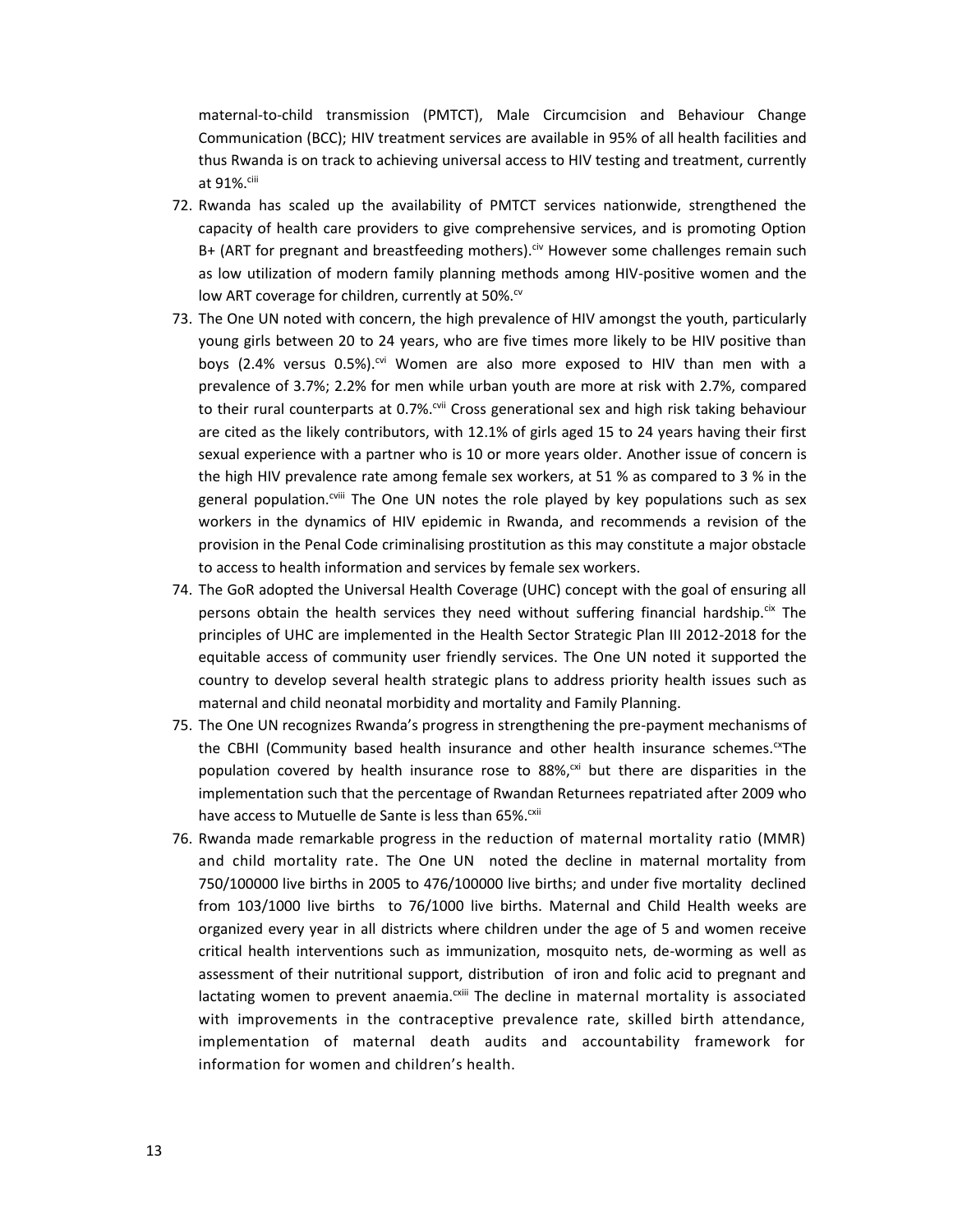- 77. The One UN also noted it supported the country to expand its immunization infrastructure and introduce new vaccines, citing improvements in full immunization coverage of children below one year, currently at 94%.<sup>cxiv</sup>
- 78. The 2012 National Family Planning Policy addresses the accessibility of FP services and encourages its integration with services for HIV/AIDS, maternal health, child health, and other development initiatives.<sup>cxv</sup>This policy further develops adolescent sexual and reproductive health programs to attract and retain the next generation of FP users. Government efforts to promote family planning and the use of contraceptives are however affected by some religious beliefs and religious leaders opposed to the use of contraceptive methods.<sup>cxvi</sup>

## **J. Right to education**

- 79. The GoR accepted a recommendation to continue applying programmes to improve the enjoyment of the right to education, further free secondary education, continue its efforts towards universal primary education and secure investment in the education sector, among others. The One UN noted, Rwanda is on track to achieving universal access to primary school education with a Primary Net Enrolment Rate in 2012 of 96.6%( girls 98%) from 86.6 % in 2005/06;<sup>cxvii</sup> a qualified teacher to pupil ratio at 62.1; <sup>cxviii</sup> and a primary school completion rate of 73 % in 2012/13 from 52.5 % in 2008, but that there are still disparities in access to education between urban and rural populations.
- 80. The One UN also underscored that refugee children face practical impediments in accessing upper secondary education, due to a lack of resources and thus all possible efforts should be made to expand upper secondary education to refugee children as well.<sup>cxix</sup>
- 81. The One UN indicated the 9 Year Basic Education Programme is allowing children to complete primary and lower secondary with basic numeracy and literacy skills but noted the low completion and high dropout rates at primary level risk reversing the achieved gains in education.<sup>cxx</sup> The overall completion rate at primary level decreased from 78.6 % in 2011 to 72.7 % in 2012, to 69 % in 2013, with boys being most affected than girls at both primary (11.6 vs 10.6 in 2012) and secondary levels. $cxx$ i
- 82. As of October, 2013, the One Laptop per Child Programme had reached 207,026 laptops to 407 schools across the country. CXXII
- 83. The One UN noted an increasing fertility rate amongst adolescent girls. At 19 years of age, 20% of the girls have begun childbearing, with 16% having at least one child.<sup>cxxiii</sup> It is widely recognized that adolescent pregnancy and childbearing are correlated with low education outcomes for girls as pregnant girls are compelled to drop out of school and rarely return to complete their education. $\alpha$ <sup>xxiv</sup> The One UN calls on the education sector to put in place effective strategies to strengthen the implementation of the Girl's education policy which allows adolescent mothers to resume their education. Reforms in the socialization of children through school-based sexuality education programmes would enable adolescent girls take advantage of their education.
- 84. One UN indicated it is working with the Ministry of Education and partners to implement an inclusive education model aiming to change perceptions against People With Disabilities (PWDs), particularly in schools, through training teachers to be sensitive to and able to cater better to special needs of children with disabilities.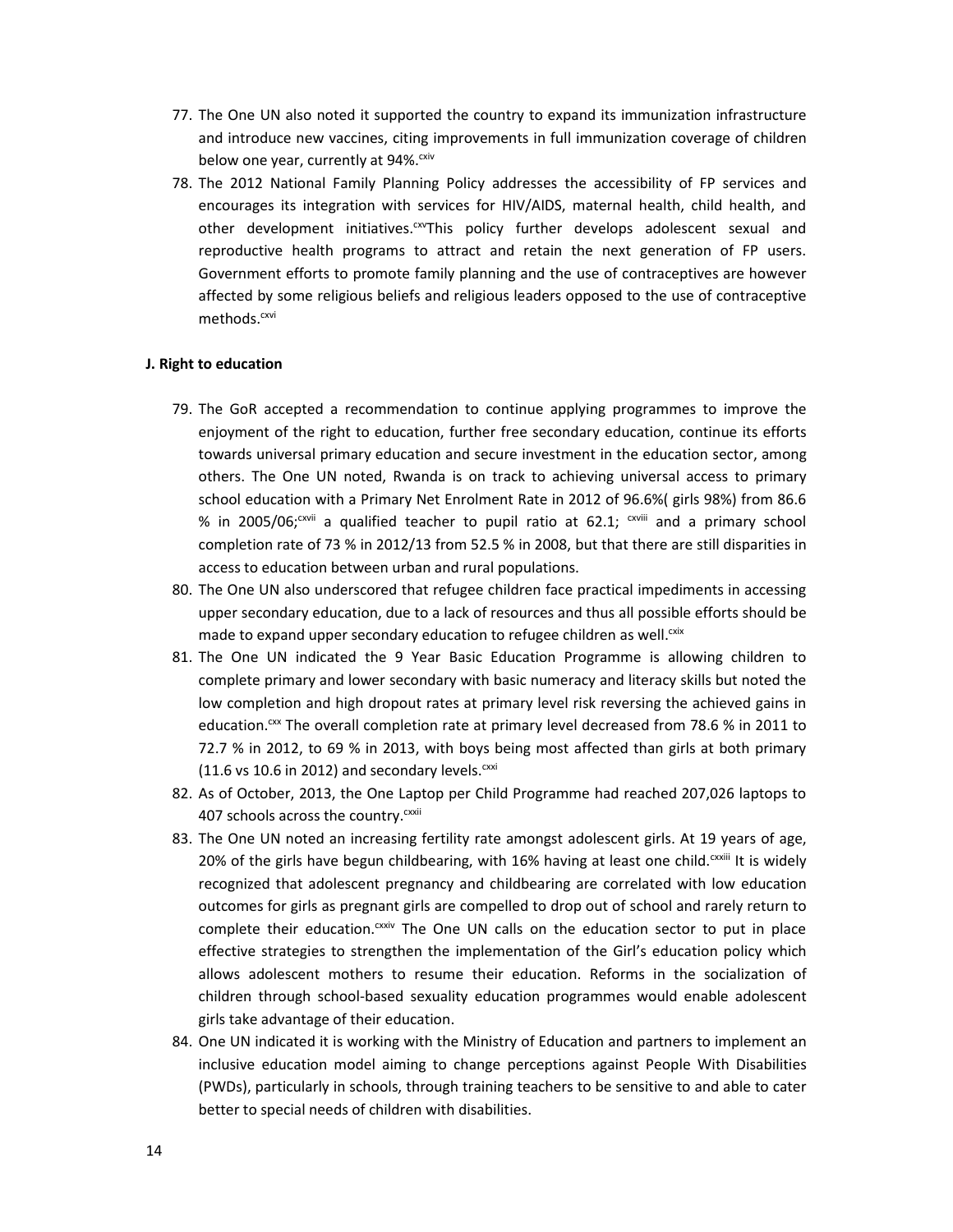85. The GoR's education-specific targets for 2020 include, but are not limited to an adult literacy rate of 100%, a primary school GER of 100%, a secondary GER of 98% and a focus on preprimary and special needs education.<sup>cxxv</sup> The Government developed a strategy for the comprehensive review of the primary and secondary curriculum which will integrate age appropriate comprehensive sexuality education.

## **K. Cultural rights;**

## **L. Persons with disabilities;**

86. The One UN noted measures taken to improve the social integration of Persons with Disabilities (PWD), through the Constitutional establishment of the National Council of Persons with Disabilities (2010), regulated by Law N°03/2011 of 10/02/2011; the representation of PWD in the national Parliament (1 seat) and in the East African Community Parliament as well as the improvement in physical access of PWDs to public and private infrastructures by ministerial instruction demanding modifications in buildings to cater for physically disabled people. Despite improvements in the national legislation however, the National Census on People with Disabilities found people; especially children living with disabilities continue to face discrimination and stigma and are often treated as outcasts, particularly if their disabilities are severe.<sup>cxxvi</sup> The One UN calls on the government to strengthen measures to protect PWDs against any form of abuse, ensuring their increased access to sexual and reproductive health services.

## **M. Minorities and indigenous peoples;**

- 87. While the GoR rejected the UPR recommendation to adopt concrete measures to avoid discrimination and protect the rights of the Batwa community and other minorities, as well as request for technical assistance from the United Nations to identify their basic social needs, it accepted the recommendation to adopt measures aimed at reducing poverty in the Batwa community (also referred to as Historically Marginalised People or HMP) and its full integration in society, noting it considers this to be in the process of being implemented. The GoR also accepted the visit of the UN Independent Expert on Minority Issues in 2011.
- 88. The One UN noted the national social protection policy recognises HMP's as a vulnerable group exempt from the health insurance contribution, cxxviialthough these communities, for various reasons, hardly collect their health insurance cards which would enable them to access health services.<sup>cxxviii</sup>Additionally, early sexual debut, marriage and childbearing were found to be the norm among HMP's, with 52% of female and 38 % male respondents becoming sexually active before 18 years, and 76% and 90 % respectively before the age of 21 - the legal minimum age for marriage.<sup>cxxix</sup>

## **N. Migrants, refugees and asylum-seekers;**

89. Rwanda is home to over 73,000 refugees, over 99% of whom are Congolese. Over 37,000 of this population qualify as being in a protracted refugee situation.<sup>cxx</sup> In response to the urgent need to settle the influx from DRC, the government allocated land in Kigeme, Nyamagabe, Mugombwa and Gisagara districts. However, additional living spaces for camp-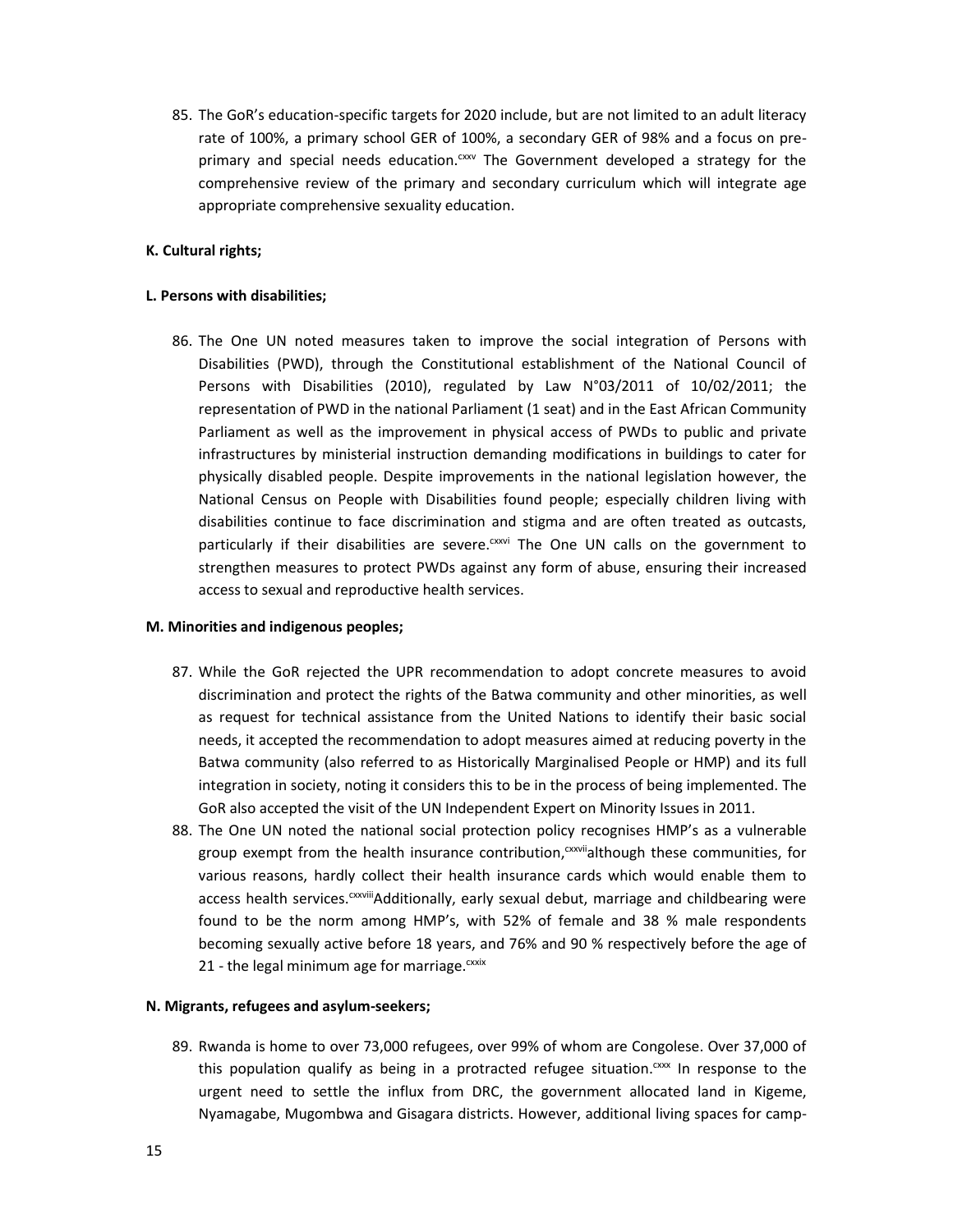based refugees are urgently needed because currently the camps are overcrowded, leading to promiscuity and incidents of sexual and gender-based violence (SGBV), as well as child abuse.<sup>cxxxi</sup>

- 90. The One UN indicated Law No. 13 ter/2014 of 21/05/2014 relating to Refugees<sup>cxxii</sup> was enacted in June 2014, however despite some positive institutional changes and improved adherence to international legal principles it brings, it continues to display challenges. For instance, key provisions such as non-penalization upon entry, UNHCR's supervisory responsibility and observer status in the new National Refugee Status Determination Committee (NRSDC) remain absent.<sup>cxxxiii</sup>
- 91. The One UN expressed concern over access to asylum procedures becoming increasingly problematic for individual asylum-seekers in terms of access to asylum, length of the procedure and the quality of decision-making. Lack of clarity regarding the role of the Directorate General of Immigration and Emigration to "review" asylum claims, according to the Refugee Law of 2014 also contributes to these concerns.<sup>CXXXiv</sup>

#### **O. Internally displaced persons**

92. In order to protect and assist IDPs, Rwanda signed and ratified the 2009 Kampala Convention on Internally Displaced Persons on the 27/12/2012, although this still needs to be domesticated into national legislation.<sup>cxxxv</sup>

## **P. Right to development and environmental issues**

- 93. In the UPR 2011 cycle, Rwanda accepted to continue seeking development and technical assistance from development partners for capacity building, poverty reduction and protection of the environment while ensuring its strategies for the socio-economic development of the country as well as the Vision 2020 and EDPRS goals are attained.<sup>cxxvi</sup> The Resident Coordinator's Annual Report (RCAR 2013) noted the new UN Development Assistance Plan 2013-2018 is fully aligned to the EDPRS 2's strategic areas which respond to MDG targets. RCAR 2013 indicated UN Agencies actively participated in the identification and formulation of the EDPRS 2 priorities through respective Sector Working Groups.
- 94. The One UN noted Rwanda has experienced one of the fastest periods of growth and socioeconomic progress in its history with the 'end goal' of becoming a middle income country by  $2020$ .<sup>cxxvii</sup> The country's income per capita reached US \$644 in 2012 which was the second highest in the East African region and the business environment improved significantly as reflected in the World Bank's 2012 'Doing Business Report' where Rwanda moved that year from 150<sup>th</sup> (2008) to 45<sup>th</sup> position.<sup>cxxviii</sup> It however indicated, despite the registered high economic growth in the past 5 years, production base remains narrow; the economic structure is still dominated by agriculture (approx. 32% of GDP in 2012); high transport costs due to the country's landlocked position; high income inequalities and poverty prevalent in rural areas at 48.7% compared to urban areas at 22%; high youth unemployment and the need to strengthen the private sector, high reliance on foreign aid and vulnerability to external shocks, including changes in donor policies.<sup>cxxxix</sup>
- 95. The Focus Study (2012) and the UNDAF End of Programme Evaluation (2013) underscored Rwanda's development performance and utilization of international aid, acknowledging that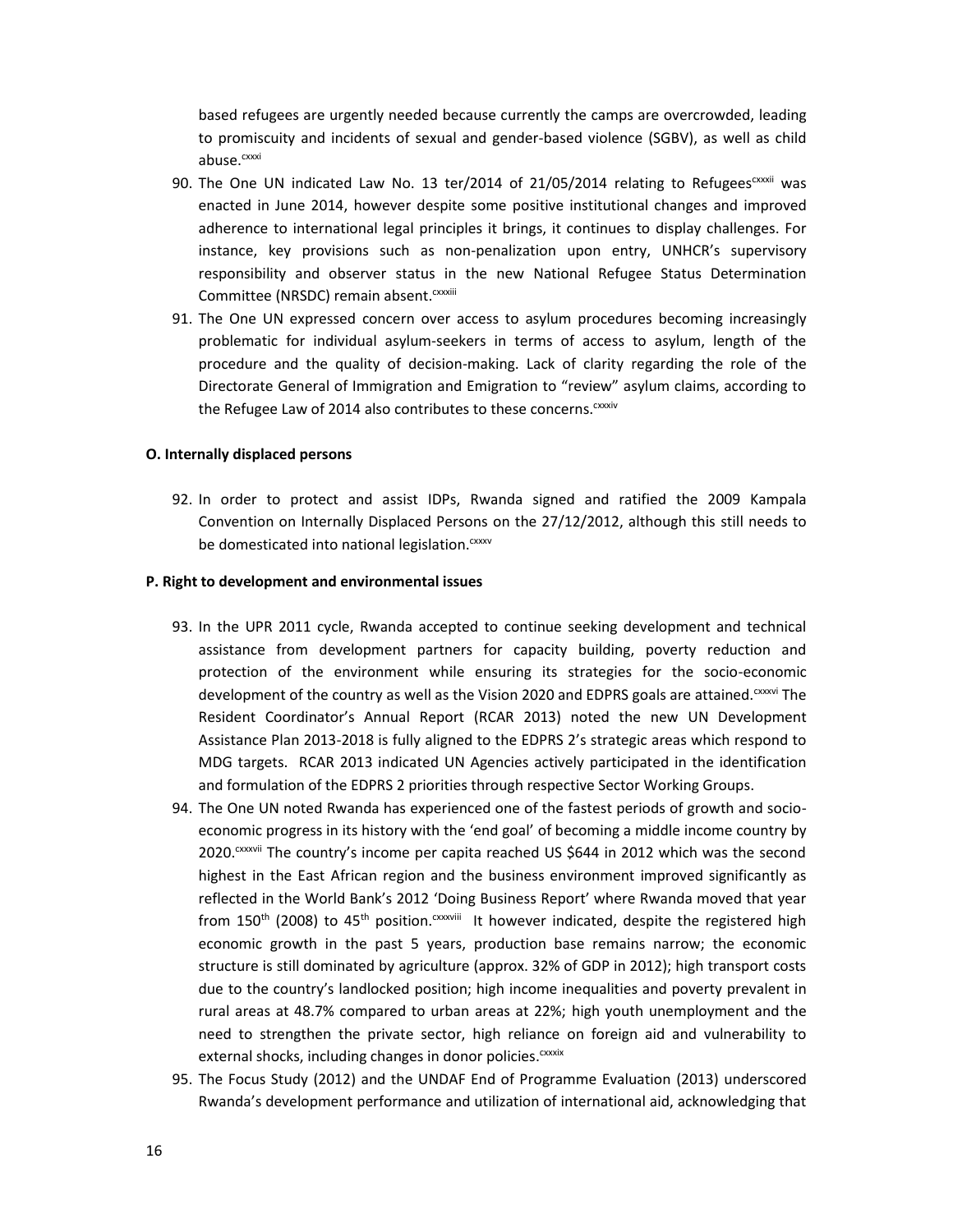the UN Delivering as One in Rwanda led to better alignment with government plans and priorities and increased efficiency. $\alpha$ l In 2011, Rwanda as one of the African champions on aid effectiveness took a leading role in the negotiation and finalization of the Busan Partnership Outcome Document and was appointed to represent the views of many African developing countries on enhancing the effectiveness of development cooperation.<sup>cxli</sup>

- 96. The One UN acknowledged Rwanda's Aid Policy articulates a clear framework for coordination of development assistance and has acted as an enabling factor in Rwanda's development trends.<sup>cxlii</sup>
- 97. The One UN indicated key results in various environment sectors were achieved during the implementation of the EDPRS 1 (2008-2013), for instance, the area of protected land maintaining biological diversity for 2011/2012 rose to 10.13%, the GoR established the Fund for Environment and Climate Change (FONERWA) as a reliable and sustainable funding mechanism and increased percentage of national forest cover to 22.4%. The One UN however notes environmental concerns exist such as high vulnerability to climate change and increased land pressures.<sup>cxliii</sup>

#### **Q. Human rights and counter-terrorism**

- 100The One UN noted the steps taken by Rwanda towards the protection and promotion of human rights in ratifying most of the core international human rights instruments, including the right to humanitarian assistance for refugees, but indicated the low level of awareness and knowledge of the rights holders and the limited participation of CSOs is hindering the effectiveness of these human rights guarantees.<sup>cxliv</sup>
- 101The One UN noted capacity building trainings initiated in recent years for the judiciary led to an increase in the use of international human rights laws in courts, albeit mainly in the proceedings of cases as opposed to the Court Judgments.<sup>cxlv</sup> Since 2013, over 200 judges and registrars of the Intermediate and Primary Courts were trained by the One UN on the application of the International Human Rights laws and international standards guaranteeing judicial independence.<sup>cxlvi</sup> A further 200 judges will be trained in 2015.
- 102The One UN noted state reports of the International Convention on Civil and Political Rights and the International Convention on the Elimination of Racial Discrimination were approved and submitted to the treaty bodies and 17 International Human Rights instruments were translated and disseminated to relevant organs.<sup>cxivii</sup> The UN in Rwanda is also supporting the development of a Human Rights baseline study to form part of the Human Rights Action Plan expected early 2015. CXIVIII
- 103The One UN noted many of the Genocide fugitives live abroad, however that their exact number is not known.<sup>cxlix</sup> As per October 16<sup>th</sup> 2014, the list of names against whom there was an indictment and signed arrest warrant contained 250 names.<sup>cl</sup>Rwanda has an updated law on extradition enacted in 2013 (Law No. 69/2013 of 02/02/2013 on extradition) but this needs familiarization and usage.<sup>cli</sup>

i The UN Agencies Delivering as One/DaO in Rwanda contributed to this report. See list of UN entities with activities in the country, including UN funds, programmes and specialised agencies available online: http://www.rw.one.un.org/who-weare/un-agencies-rwanda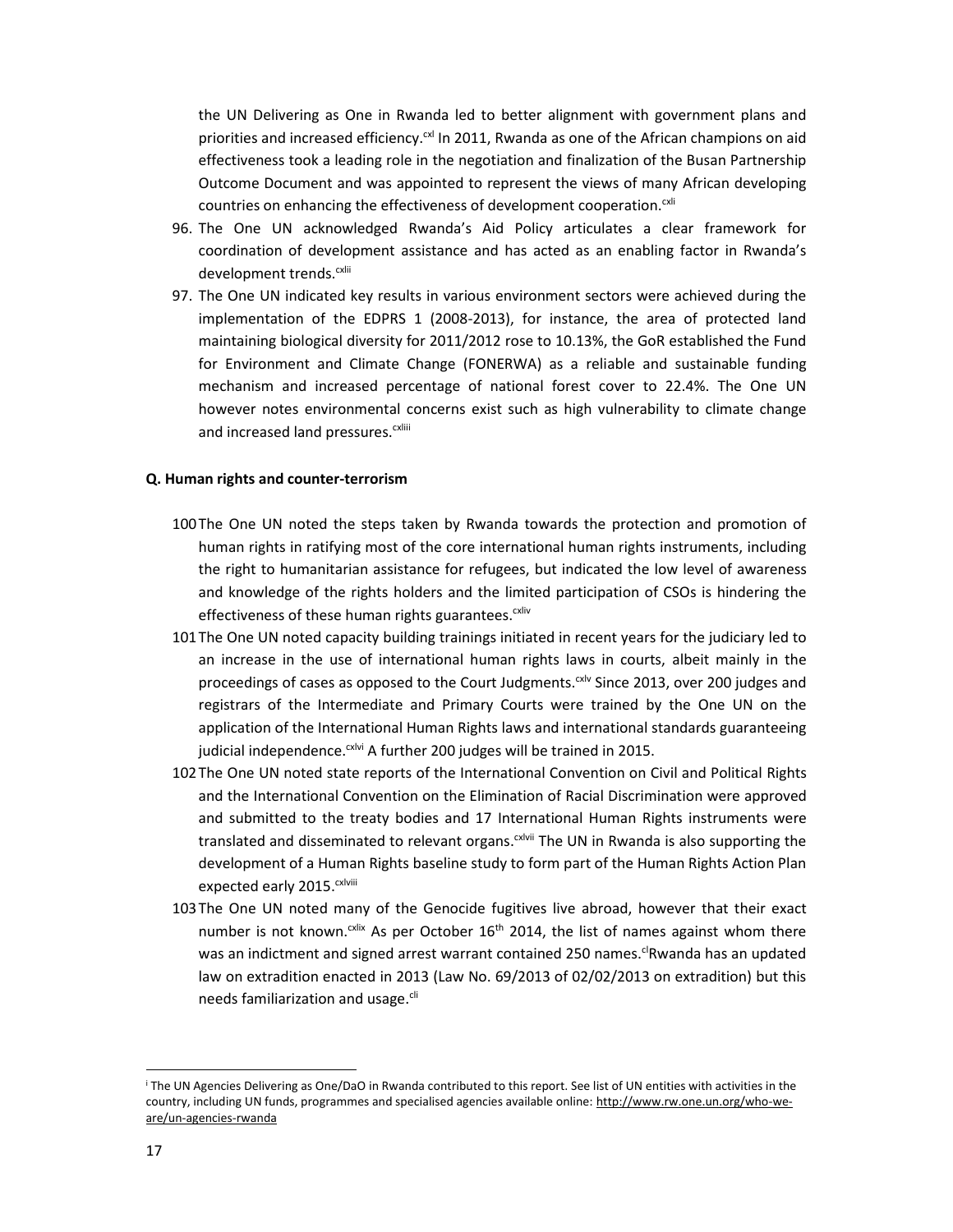ii http://rwandaun.org/site/rwanda-to-the-unsc/

iii Unless indicated otherwise, the status of ratification of instruments listed in the table may be found on the official website of the United Nations Treaty Collection database, available from

http://tbinternet.ohchr.org/\_layouts/TreatyBodyExternal/Countries.aspx?CountryCode=RWA&Lang=EN iv The Constitution of the Republic of Rwanda, available from

http://www.parliament.gov.rw/fileadmin/Images2013/Rwandan\_Constitution.pdf

<sup>v</sup> Ibid Articles 97 & 116

vi CAT/C/RWA/CO/1, para. 24

vii http://nhri.ohchr.org/EN/AboutUs/ICCAccreditation/Documents/Report%20May%202013-Consolidated-English.pdf

viii Report of the Special Rapporteur on the rights to freedom of peaceful assembly and of association, Maina Kiai, (2014), p.17

ix UNDP Project Supporting Monitoring and Implementation of Treaty Body Reporting in Rwanda, available from http://www.undp.org/content/dam/undp/documents/projects/RWA/00057614/71254%20-%20PRODOC.pdf x http://www.gmo.gov.rw/index.php?id=31&no\_cache=1&no\_cache=1&tx\_ttnews%5Btt\_news%5D=82

xi Draft National Human Development Report/NHDR "Decentralisation and Human Development: Accelerating Socio-

Economic Transformation and Sustaining Accountable Governance (2014), Rwanda<br><sup>xii</sup> UNDP Project Supporting Monitoring and Implementation of Treaty Body Reporting in Rwanda

xiii A/HRC/17/4, para 77.10

xiv http://www.ohchr.org/EN/HRBodies/SP/Pages/Invitations.aspx#rwanda

xv OHCHR Annual Report p.241, available from

http://www2.ohchr.org/english/OHCHRReport2013/WEB\_version/allegati/15\_Africa xvi ibid., xvii The Constitution of the Republic of Rwanda (as amended in 2010)

xviii A/HRC/17/4, paras. 77.11, 78.7 & 78.14

xix Addendum to the concluding observations of the CEDAW: Information provided in follow-up to the concluding observations (CEDAW/C/RWA/CO/6)

xx United Nations Rwanda Delivering as One Report (2013), p.16

xxi See Articles 33, 34,35 & 36 of the Constitution of Rwanda

xxii National Gender Statistics Report 2014 & United Nations Rwanda DaO Report (2013), p.16 xxiii United Nations Development Assistance Plan/UNDAP (2013 – 2018)

xxiv UN Women Strategic Note (2013-2018)

xxv http://www.unwomen.org/~/media/headquarters/attachments/sections/library/publications/2012/un-women-ar-

2012%20pdf.pdf

xxvi Ibid.,

xxvii The United Nations Development Assistance Plan (2013-2018) p.33

xxviii Ibid.,

xxix The United Nations Rwanda DaO Annual Report (2013), p.33

xxx The Rwanda Governance Scorecard (2014)

xxxi http://www.rw.undp.org/content/rwanda/en/home/presscenter/pressreleases

xxxii UNDP Project Support to Monitoring and Implementation of Treaty Body Reporting in Rwanda<br>xxxiii A/HRC/17/4, para. 79.1

xxxiv ibid

xxxv Working Group Report, A/HRC/22/45 (2013)p.18

xxxvi A/HRC/17/4, para.78(9)

xxxvii National Integrated Child Rights Policy (Para. 5.5)

xxxviii Article 25 of the Law No. 54/2011 of 14/12/2011

xxxixStop Violence Against Children, National Conference Handbook, (2011) p.17, available from

http://www.unicef.org/rwanda/RWA\_resources\_vac2011.pdf<br><sup>xl</sup> Addendum to the concluding observations of the CEDAW: Information provided in follow-up to the concluding

observations (CEDAW/C/RWA/CO/6)

x<sup>ii</sup> Ministry of Gender and Family Promotion, National Policy on Fighting against GBV

xlii The United Nations Development Assistance Plan (2013-2018) p.9

xliii "ISANGE ONE STOP CENTER, Ejecting GBV from our communities through holistic, multi-sectoral approaches" Available from http://www.newtimes.co.rw/files/promo/1414136556Isange-Oct-24.pdf

xliv Ibid.,

xlv The United Nations Development Assistance Plan (2013-2018) p.10

xlvi A/HRC/17/4, paras 78.6-78.8

xlvii The United Nations Development Assistance Plan (2013-2018) p.30

xlviii United Nations Rwanda Delivering as One Annual Report (2013), p.35

xlix A/HRC/17/4, Para. 77.10

<sup>l</sup> http://www.judiciary.gov.rw/fileadmin/documents/Statement%2Bby%2BUNDP%2BCountry%2BDirector.pdf

li A/HRC/17/4, Para. 79.7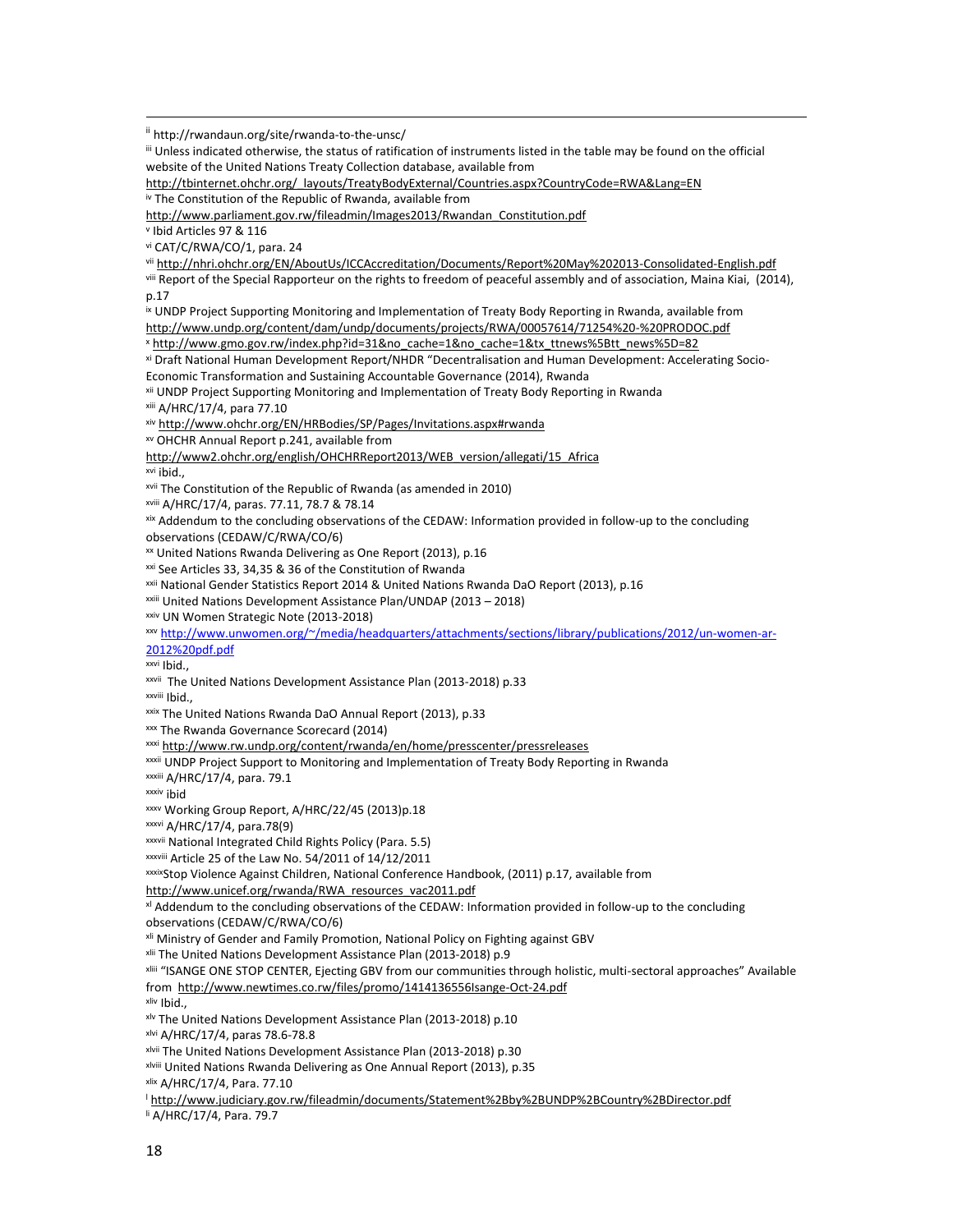lii Justice, Reconciliation, Law & Order /JRLO Sector Strategic Plan (July 2013 to June 2018)p.41

liii According to the Rwanda Bribery Index/RBI published by Transparency International Rwanda/TI-Rwanda, the judiciary and the private sector ranked as the worst performers in 2014 compared to the year 2013

liv The Abunzi system is an innovative mechanism providing a framework for mediation before cases are filed before courts of First Instance thus reducing the backlog of cases within the judiciary.

 $\text{W}$  UNDP Final Access to Justice Evaluation Report, (2008 – 2013) p. 31

lvi 10 years of Abunzi: Celebrating a home grown solution, Article available online from:

http://www.newtimes.co.rw/section/article/2014-10-13/181877/

lvii UNDP Access to Justice Annual Report (A2J) 2014

lviii http://www.newtimes.co.rw/section/article/2014-12-24/184354/

lix http://www.minijust.gov.rw/fileadmin/Documents/MoJ\_Document/Legal\_Aid\_Policy\_-\_IMCC\_Feedback.pdf

<sup>1x</sup> United Nations Rwanda Delivering as One Annual Report (2013)

<sup>lxi</sup> A/HRC/17/4, Para. 78.10

lxii United Nations Rwanda Delivering as One Annual Report (2013)

lxiii http://www.newtimes.co.rw/section/article/2014-02-06/72920/

lxiv Ministry of Internal Security Peer Review Report (2015)

lxvhttp://migeprof.gov.rw/IMG/pdf/Law\_relating\_to\_the\_rights\_the\_protection\_of\_the\_Child\_O\_G\_no\_26\_of\_25\_06\_201 2\_.pdf

lxvi Gacaca Report available from: http://www.minijust.gov.rw/uploads/media/GACACA\_COURTS\_IN\_RWANDA.pdf

lxvii Assessment Genocide Fugitive Tracking Unit/GFTU, "Building the system from the beginning of the pipeline" Martin Witteveen, (December, 2014) p.29

lxviii UN Security Council Resolution 1966 of 22<sup>nd</sup> December, 2010

lxixhttp://www.rw.undp.org/content/dam/rwanda/docs/operations/Procurement/Notices/RW\_operations\_procurement\_T oRs\_GFTU.pdf

lxx http://www.unicef.org/rwanda/protection.html

<sup>Ixxi</sup> Concluding Observations of the Committee on the Rights of the Child para.8

lxxii EICV3<br><sup>lxxiii</sup> NCC/MIGEPROF Report 2013

lxxiv The United Nations Development Assistance Plan (2013-2018) p.39

lxxv UNHCR Submission to the UPR

lxxvi Ibid.,

lxxvii Concluding Observations of the Committee on the Rights of the Child para.31

lxxviii According to the Population Census 2012, there are 2,377 children in orphanages lxxix Concluding Observations of the Committee on the Rights of the Child para.35 lxxx http://www.mifotra.gov.rw/fileadmin/user\_upload

lxxxi Convention Relating to the Status of Refugees, Geneva, 28 July 1951, UNTS, vol.189, p.137, available at:

http://www.unhcr.org/3d9abe177.html

lxxxii See Articles 33, 34,35 & 36 of the Constitution of Rwanda as amended in 2010, available from:

http://www.parliament.gov.rw/fileadmin/Images2013/Rwandan\_Constitution.pdf

lxxxiiiThese laws are available from:

http://www.mhc.gov.rw/fileadmin/templates/PdfDocuments/Laws/Official\_Gazette\_n\_\_10\_of\_11\_March\_2013.pdf lxxxiv http://www.unesco.org/new/en/communication-and-information/freedom-of-expression/freedom-of-

information/foi-in-africa/

lxxxv UNDP Statement at the 6<sup>th</sup> Annual National Dialogue on Media Development, December 2014<br>lxxxvi Ibid

lxxxvii http://rmc.org.rw/wp-content/uploads/2014/12/RMC-Annual-Report-Final.pdf

<sup>lxxxviii</sup> See <u>http://www.mhc.gov.rw/news-details/article/new-list-of-licensed-media-organs-in-rwanda.html<br><sup>lxxxix</sup> See RMC Annual Report, available from: <u>http://rmc.org.rw/wp-content/uploads/2014/12/RMC-Annual-Report-</u></u> Final.pdf

xc The United Nations Development Assistance Plan (2013-2018)p. 8

xci United Nations Rwanda Delivering as One Annual Report (2013)p.8

<sup>xcii</sup> Report of the Special Rapporteur on the rights to freedom of peaceful assembly and of association, Maina Kiai, 16 September, 2014,

xciii Ibid para 20

xcivThe fundamental 8 ILO Conventions are: **C029** - Forced Labour Convention, 1930 (No. 29); **C087** - Freedom of Association and Protection of the Right to Organise Convention, 1948 (No. 87); **C098** - Right to Organise and Collective Bargaining Convention, 1949 (No. 98); **C100** - Equal Remuneration Convention, 1951 (No. 100); **C105** - Abolition of Forced Labour Convention, 1957 (No. 105); **C111** - Discrimination (Employment and Occupation) Convention, 1958 (No. 111); **C138** - Minimum Age Convention, 1973 (No. 138)*Minimum age specified: 14 years;* **C182** - Worst Forms of Child Labour Convention, 1999 (No. 182)

xcv UN Independent Expert for Minority Rights Report (para. 96)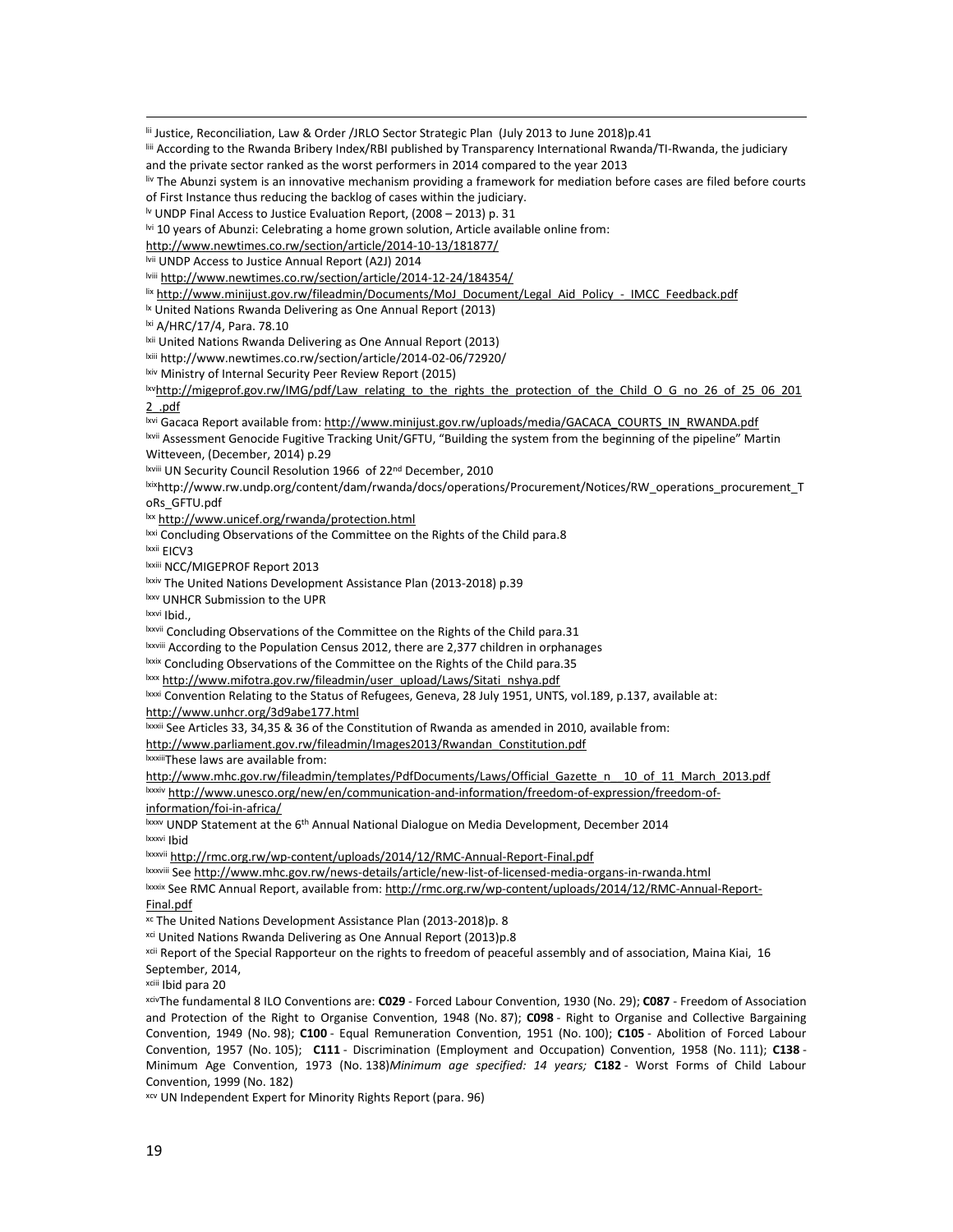xcvi National Human Development Report/NHDR "Decentralisation and Human Development: *Accelerating Socio-Economic Transformation and Sustaining Accountable Governance (2014), Rwanda p.142* xcvii UNHCR Draft Submission, p.12. xcviii United Nations Rwanda Delivering as One Annual Report (2013)p.37 xcix The United Nations Development Assistance Plan (2013-2018) p.8 <sup>c</sup> Ibid., ci Joint WHO/UNICEF Monitoring Programme (JMP) for Water Supply and Sanitation (2010 & 2014 Annual Reports) cii The United Nations Development Assistance Plan (2013-2018) p.10 ciii Ibid., civ Ibid., cv http://www.unaids.org/sites/default/files/country/documents/RWA\_narrative\_report\_2014.pdf cvi DHS 2010 cvii Ibid., cviii Ibid., cix Joint Assessment Report, Rwanda's Third Health Sector Strategic Plan (HSSP III) June 2012  $\alpha$  Ministry of Health Annual report 2011-2012<br> $\alpha$  Source: UN Inter-agency Estimates, JRF, JMP, DHS 2010 & Census 2012 <sup>cxii</sup> UNHCR Draft UPR Submission report<br><sup>cxiii</sup> Addendum to the concluding observations of the CEDAW: Information provided in follow-up to the concluding observations (CEDAW/C/RWA/CO/6) cxiv Immunization Coverage Survey 2013 cxv http://www.moh.gov.rw/fileadmin/templates/Docs/Rwanda-Family-Planning-Policy.pdf cxvi Addendum to the concluding observations of the CEDAW: Information provided in follow-up to the concluding observations (CEDAW/C/RWA/CO/6)9 cxvii The United Nations Development Assistance Plan (2013-2018) p.37 cxviii Ministry of Education Statistics Yearbook 2012 cxix UNHCR Draft UPR Submission, p.9. cxx United Nations Population Fund Report cxxi Statistical Year-Book 2014 cxxiihttp://presidency.gov.rw/index.php?id=23&tx\_ttnews%5Btt\_news%5D=686&cHash=192ec1c8951d1df8fcfd26494931e 31b cxxiii 2010 RDHS cxxiv United Nations Population Fund Report  $cxxv$  Education Sector Strategic Plan (2013/14 – 2017/18) cxxviNational Census of People With Disabilities in Rwanda available from: http://uphls.org/IMG/pdf/REPORT\_CENSUS\_PWD\_01Janv11.pdf<br><sup>CXVII</sup> Draft National Human Development Report/NHDR "Decentralisation and Human Development: *Accelerating Socio-Economic Transformation and Sustaining Accountable Governance (2014), Rwanda* cxxviii UNFPA Study (July, 2014) The Socio-Economic Situation and Sexual and Reproductive Health Status of HMP in the West Province of Rwanda cxxix Ibid., cxxx The United Nations Rwanda Delivering as One Annual Report (2013), p.41 cxxxi UNHCR Draft UPR Submission p.2 cxxxii Available online: http://www.refworld.org/docid/53fb08cd4.html. cxxxiii UNHCR Draft UPR submission p.6 cxxxiv Ibid., cxxxv The United Nations Development Assistance Plan (2013-2018) p.11 cxxxvi A/HRC/17/4, Paras. 77.5,77. &77.15 cxxxvii The United Nations Development Assistance Plan (2013-2018) p.5 cxxxviii Ibid.,p. 37 <sup>cxxxix</sup> Ibid., p.8<br><sup>cxl</sup> Ibid.,p.11  $c<sub>xli</sub>$  The United Nations Rwanda Delivering as One Annual Report (2011) cxlii Draft Millennium Development Goals/MDGs 4th Progress Report, Rwanda (2014) p.10 <sup>cxliii</sup> The United Nations Development Assistance Plan (2013-2018) p.31 cxliv Ibid., p.35 cxlv OHCHR Annual Report (2013), available from: http://www2.ohchr.org/english/OHCHRReport2013/WEB\_version/allegati/15\_Africa..pdf p. 241 cxlvi Final Access to Justice Evaluation Report, UNDP Rwanda (2008 – 2013) p. 48 cxlvii One UN Access to Justice Annual Report (2014) cxlviii Ibid.,